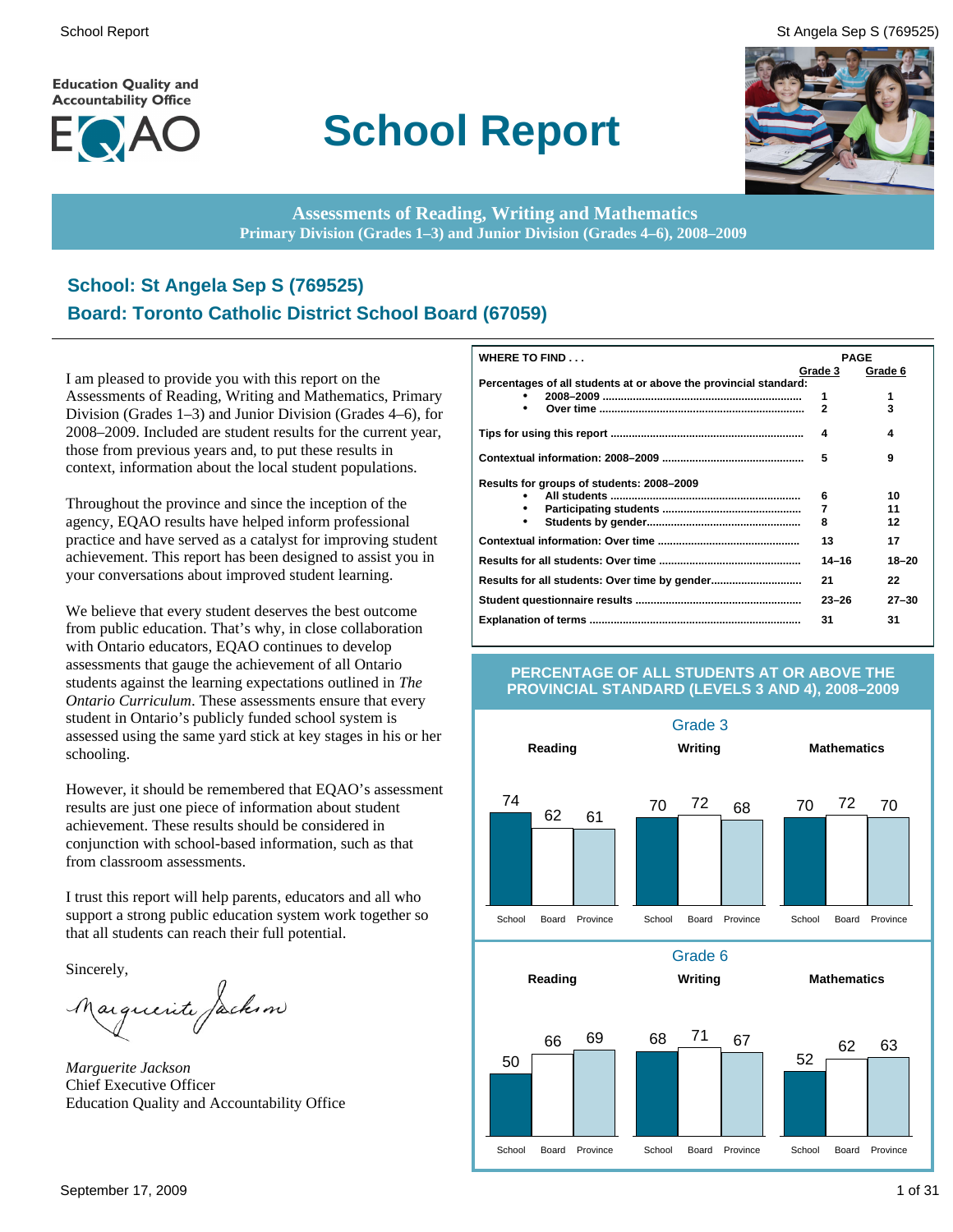#### **RESULTS FOR ALL STUDENTS AT OR ABOVE THE PROVINCIAL STANDARD (LEVELS 3 AND 4) OVER TIME** Percentage of Students: Grade 3 2004–2005 2005–2006 2006–2007 2007–2008 Reading Network Controllery Mathematics Mathematics Mathematics **SCHOOL** BOARD **PROVINCE** 2008–2009 *125 481 5 960 27* **2008–2009** *128 660 6 305 43* **2007–2008** *131 012 6 243 46* **2006–2007** *132 782 6 501 45* **2005–2006** *135 740 6 581 54* **2004–2005** Province Board School **Total Number of Grade 3 Students** 22 33 48 35 74 26 51 59 44 70 24 38  $\frac{54}{49}$ 70 61 66 68 68 72 <sup>63</sup> <sup>70</sup> <sup>69</sup> <sup>70</sup> <sup>72</sup> 55 62 60 62 62 <sup>61</sup> <sup>64</sup> <sup>64</sup> <sup>66</sup> <sup>68</sup> <sup>59</sup> <sup>62</sup> <sup>62</sup> <sup>61</sup> <sup>61</sup> <sup>66</sup> <sup>68</sup> <sup>69</sup> <sup>68</sup> <sup>70</sup>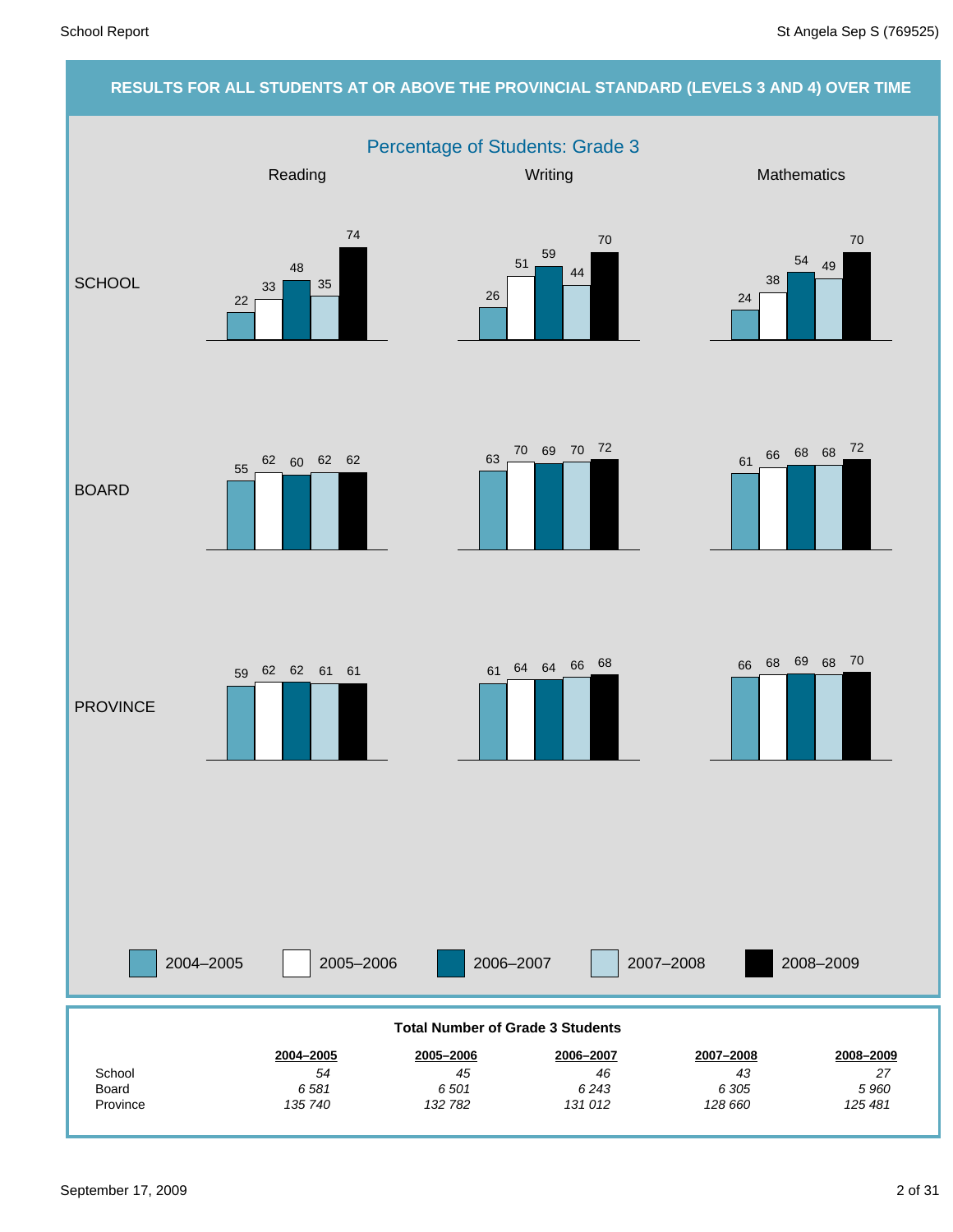#### **RESULTS FOR ALL STUDENTS AT OR ABOVE THE PROVINCIAL STANDARD (LEVELS 3 AND 4) OVER TIME** Percentage of Students: Grade 6 2004–2005 2005–2006 2006-2007 2007-2008 Reading Network Controllery Mathematics Mathematics Mathematics **SCHOOL** BOARD **PROVINCE** 2008-2009 *136 076 6 756 44* **2008–2009** *140 420 6 702 50* **2007–2008** *145 901 7 061 46* **2006–2007** *146 711 7 029 46* **2005–2006** *143 421 6 858 37* **2004–2005** Province Board **School Total Number of Grade 6 Students** 57 41 28 42  $\frac{57}{2}$  52 28 38 68 41 50 15 22 52  $58 \t 65 \t 64 \t 69 \t 71$   $54 \t 58 \t 58 \t 59 \t 62$ <sup>58</sup> <sup>61</sup> <sup>63</sup> <sup>64</sup> <sup>66</sup> 63 64 64 66 69 59 61 61 67 67 60 61 59 61 63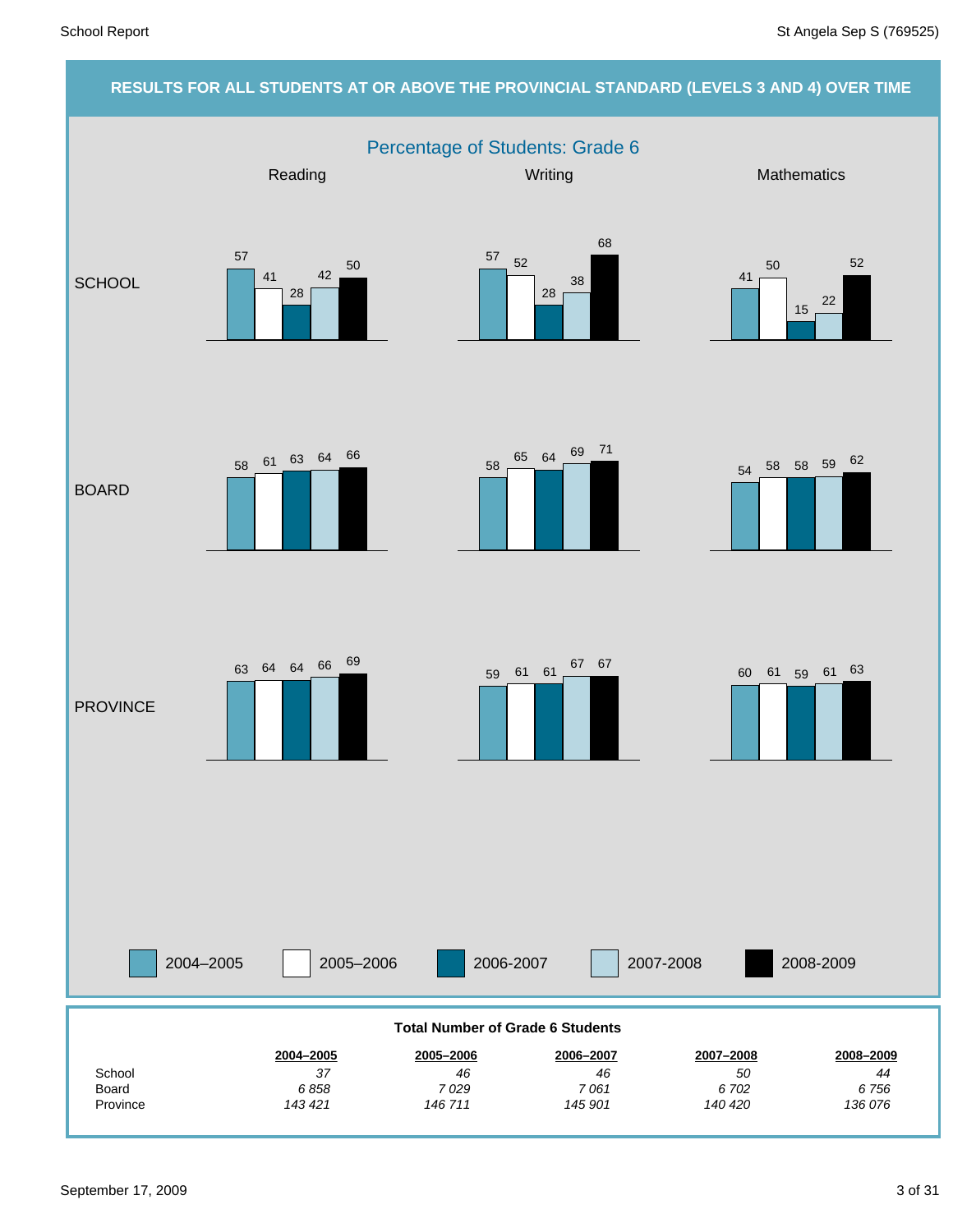Each school or board is unique. To appreciate the distinctive character of a school or board, look at the contextual information to understand the features and characteristics of the community it serves.

#### $C<sub>3</sub>$

Every assessment captures the performance of students at one point in time each year. Consider the results along with other information about students' achievement in reading, writing and mathematics.

#### $\alpha$

Exercise caution when interpreting results for small schools or boards. Results may vary considerably from year to year, and differences may look exaggerated. For example, in a school of 20 students, a difference of 10% represents only two students.

#### $C<sub>3</sub>$

Trends may be difficult to identify or to interpret. This is especially true in small schools or boards, or in schools where there is a high turnover in the student population.

#### $C<sub>3</sub>$

EQAO values students' privacy. Results are not reported publicly for schools where fewer than 15 students participated, because it might be possible to identify individual students.

#### **TIPS ABOUT THIS SCHOOL OR BOARD REPORT**

This report shows how well students have met curriculum expectations to the end of the Primary Division and the end of the Junior Division. Students complete a set of test booklets that allow them to show what they have learned in reading, writing and mathematics. The assessments are based on *The Ontario Curriculum.*

#### **This report includes**

- $\bullet$  results for this year
- a comparison of results over the past four years to aid in monitoring improvement
- $\bullet$  information about the characteristics of the students who participated
- summary graphs showing the percentage of students achieving the provincial standard in reading, writing and mathematics
- detailed tables and graphs showing results for all levels of achievement, results for gender and participation information
- student questionnaire results
- an explanation of all terms used in this report.

#### **HOW TO USE THIS REPORT**

- ¨ Examine the contextual information to understand the similarities and differences between the school, the board and the province; the board and the province. Consider the challenges that any differences might present.
- Examine the results for reading, writing and mathematics.
	- Are these results consistent with what you would expect?
	- · How do the school results compare to the board and the province; the board results compare to the province?
	- · How do these results compare over time?
	- · What influence might students' attitudes have on student performance (refer to the questionnaire results)?
- Speak to school or board staff about the goals for school improvement related to reading, writing and mathematics.

The Education Quality and Accountability Office is an independent agency that gathers information about student achievement through province-wide assessments. Each year, all Grade 3 and Grade 6 students across Ontario take part in these assessments of reading, writing and mathematics. Individual results are reported to students and to parents and guardians. School, board and provincial results are released publicly.

Learn more about us at www.eqao.com.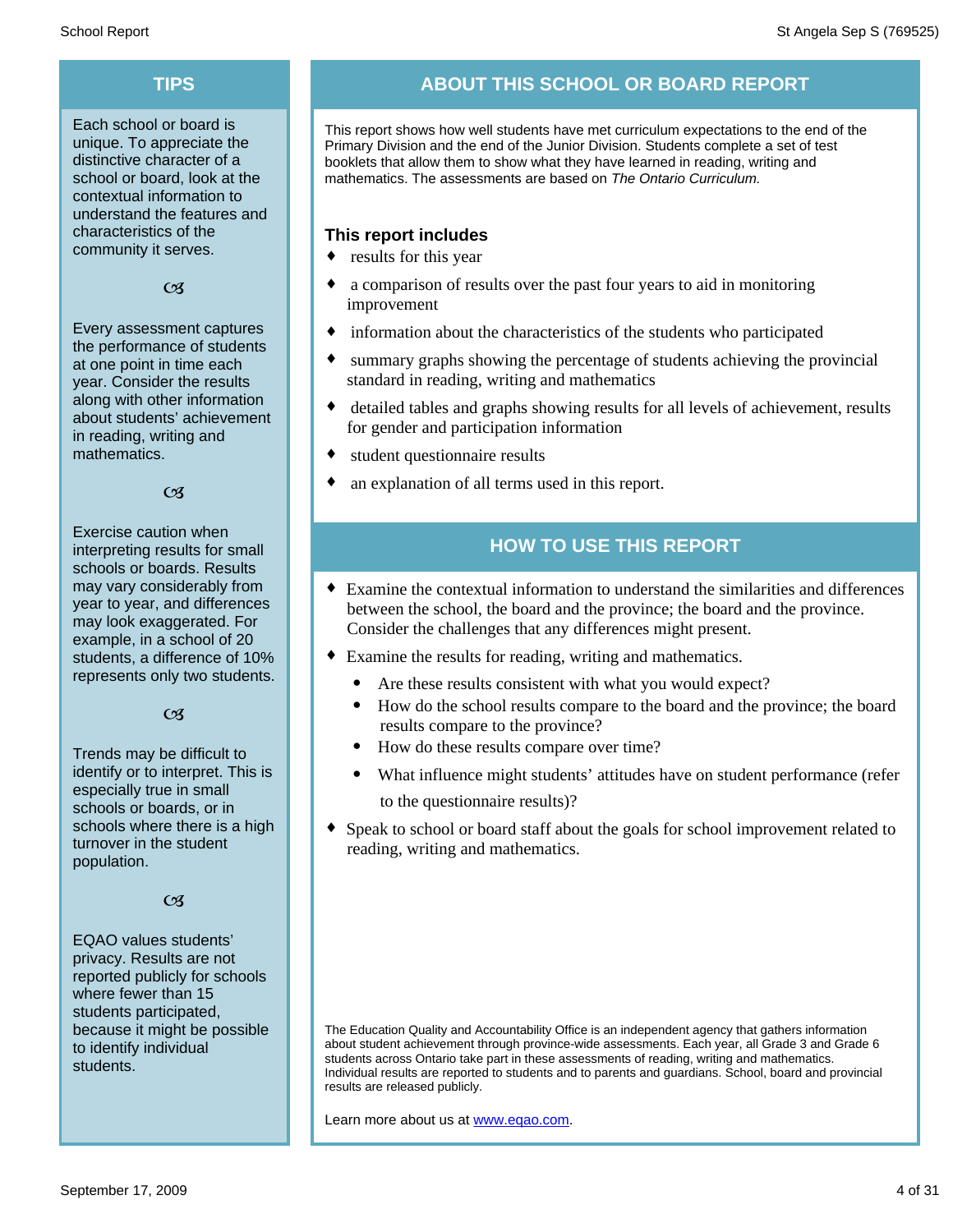#### **Contextual Information: Grade 3\***

This information provides a context for interpreting the school's results.

| <b>Demographic Information</b>                        | <b>School</b>             |                | <b>Board</b> |         | <b>Province</b>                              |         |
|-------------------------------------------------------|---------------------------|----------------|--------------|---------|----------------------------------------------|---------|
| <b>Enrolment</b>                                      |                           |                |              |         |                                              |         |
| Number of Grade 3 students                            |                           | 27             |              | 5 9 6 0 |                                              | 125 481 |
| Number of classes with Grade 3 students               |                           |                |              | 462     |                                              | 9 3 8 5 |
| Number of schools with Grade 3 classes                |                           | Not applicable |              | 169     |                                              | 3 3 9 9 |
|                                                       |                           |                |              |         | Number Percent Number Percent Number Percent |         |
| Gender                                                |                           |                |              |         |                                              |         |
| Female                                                | 12                        | 44%            | 2 9 6 9      | 50%     | 60 999                                       | 49%     |
| Male                                                  | 15                        | 56%            | 2991         | 50%     | 64 482                                       | 51%     |
| Gender not specified                                  | 0                         | 0%             | 0            | $0\%$   | 0                                            | 0%      |
| <b>Student Status</b>                                 |                           |                |              |         |                                              |         |
| English language learners**                           | $\overline{4}$            | 15%            | 607          | 10%     | 11 281                                       | 9%      |
| Students with special needs (excluding gifted)**      | 3                         | 11%            | 747          | 13%     | 18 29 1                                      | 15%     |
| <b>Place of Birth</b>                                 |                           |                |              |         |                                              |         |
| Born in Canada                                        | 17                        | 63%            | 4867         | 82%     | 111 561                                      | 89%     |
| Born outside Canada                                   | 10                        | 37%            | 1077         | 18%     | 13717                                        | 11%     |
| In Canada less than one year                          | 1                         | 4%             | 60           | 1%      | 804                                          | 1%      |
| In Canada one year or more but less than three years  | 5                         | 19%            | 345          | 6%      | 2893                                         | 2%      |
| In Canada three years or more                         | 4                         | 15%            | 671          | 11%     | 8 9 4 6                                      | 7%      |
| Language                                              |                           |                |              |         |                                              |         |
| First language learned at home was other than English | 15                        | 56%            | 1884         | 32%     | 27084                                        | 22%     |
| <b>Year Student Entered Current School</b>            |                           |                |              |         |                                              |         |
| Year of the assessment                                | $\overline{4}$            | 15%            | 700          | 12%     | 16746                                        | 13%     |
| Year prior to the assessment                          | 4                         | 15%            | 566          | 9%      | 14 5 45                                      | 12%     |
| 2 years prior to the assessment                       | 5                         | 19%            | 743          | 12%     | 16 821                                       | 13%     |
| 3 or more years prior to the assessment               | 14                        | 52%            | 3 9 3 0      | 66%     | 76 849                                       | 61%     |
| Data not available                                    | $\theta$                  | 0%             | 21           | $<$ 1%  | 520                                          | $<$ 1%  |
| <b>Year Student Entered Current Board</b>             |                           |                |              |         |                                              |         |
| Year of the assessment                                | $\overline{c}$            | 7%             | 375          | 6%      | 8720                                         | 7%      |
| Year prior to the assessment                          | 5                         | 19%            | 350          | 6%      | 8048                                         | 6%      |
| 2 years prior to the assessment                       | 2                         | 7%             | 501          | 8%      | 11982                                        | 10%     |
| 3 or more years prior to the assessment               | 18                        | 67%            | 4687         | 79%     | 93 098                                       | 74%     |
| Data not available                                    | $\boldsymbol{\mathit{0}}$ | $0\%$          | 47           | 1%      | 3633                                         | 3%      |

\* Contextual data pertaining to gender, student status, place of birth, language learned at home and year entered school and board are provided by schools and/or boards through the Student Data Collection process. Some data may be missing because they were not provided by the school or the board.

\*\* See the Explanation of Terms.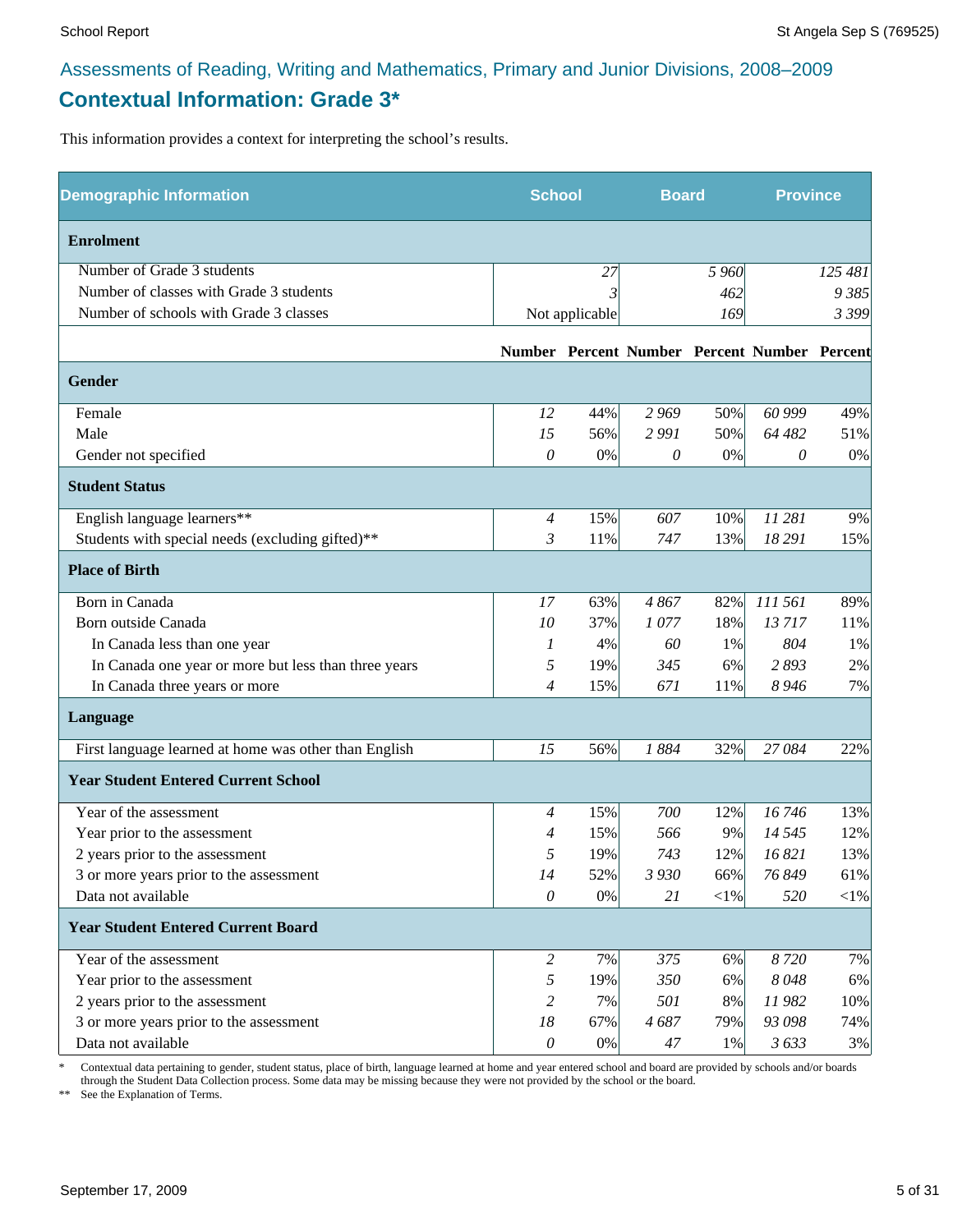#### Results in Reading, Writing and Mathematics, 2008–2009 **Grade 3: All Students††**

| <b>Grade 3: Reading*</b>                                                                             |                     |      |                      |                            |  |  |  |  |  |
|------------------------------------------------------------------------------------------------------|---------------------|------|----------------------|----------------------------|--|--|--|--|--|
| Number of Students                                                                                   | <b>School</b><br>27 |      | <b>Board</b><br>5780 | <b>Province</b><br>121 787 |  |  |  |  |  |
|                                                                                                      | #                   | $\%$ | $\%$                 | $\%$                       |  |  |  |  |  |
| Level 4                                                                                              | 4                   | 15%  | 8%                   | 7%                         |  |  |  |  |  |
| Level 3                                                                                              | 16                  | 59%  | 54%                  | 53%                        |  |  |  |  |  |
| Level 2                                                                                              | 3                   | 11%  | 25%                  | 26%                        |  |  |  |  |  |
| <b>Level 1</b>                                                                                       | $\overline{c}$      | 7%   | 7%                   | 7%                         |  |  |  |  |  |
| $NE1**$                                                                                              | 0                   | 0%   | 2%                   | 2%                         |  |  |  |  |  |
| Participating<br><b>Students</b>                                                                     | 25                  | 93%  | 95%                  | 95%                        |  |  |  |  |  |
| No Data                                                                                              | $\overline{c}$      | 7%   | 1%                   | 1%                         |  |  |  |  |  |
| <b>Exempt</b>                                                                                        | Ω                   | 0%   | 4%                   | 4%                         |  |  |  |  |  |
| <b>At or Above</b><br><b>Provincial Standard</b><br>(Levels 3 and 4) <sup><math>\dagger</math></sup> |                     | 74%  | 62%                  | 61%                        |  |  |  |  |  |







\* Because percentages in tables and graphs are rounded, and because graphs do not show all reporting categories, percentages may not add to 100.

See the Explanation of Terms.

† These percentages are based on the actual number of students and cannot be calculated simply by adding the rounded percentages of students at Levels 3 and 4.

Some French Immersion students do not write all components of the assessment in Grade 3; the numbers shown reflect those students who were expected to write each component as determined by the French Immersion participation option selected by boards.

| <b>Grade 3: Writing*</b>                                                                             |                     |               |                      |                            |  |  |  |  |
|------------------------------------------------------------------------------------------------------|---------------------|---------------|----------------------|----------------------------|--|--|--|--|
| <b>Number of Students</b>                                                                            | <b>School</b><br>27 |               | <b>Board</b><br>5780 | <b>Province</b><br>121 788 |  |  |  |  |
|                                                                                                      | #                   | $\frac{0}{0}$ | $\frac{0}{0}$        | $\%$                       |  |  |  |  |
| Level 4                                                                                              |                     | 4%            | 6%                   | 4%                         |  |  |  |  |
| Level 3                                                                                              | 18                  | 67%           | 66%                  | 63%                        |  |  |  |  |
| Level 2                                                                                              | 6                   | 22%           | 24%                  | 28%                        |  |  |  |  |
| <b>Level 1</b>                                                                                       | 0                   | 0%            | ${<}1\%$             | ${<}1\%$                   |  |  |  |  |
| $NE1**$                                                                                              | 0                   | 0%            | $<$ 1%               | $<$ 1%                     |  |  |  |  |
| Participating<br><b>Students</b>                                                                     | 25                  | 93%           | 96%                  | 96%                        |  |  |  |  |
| No Data                                                                                              | $\mathfrak{D}$      | 7%            | 1%                   | 1%                         |  |  |  |  |
| <b>Exempt</b>                                                                                        | N                   | 0%            | 3%                   | 3%                         |  |  |  |  |
| <b>At or Above</b><br><b>Provincial Standard</b><br>(Levels 3 and 4) <sup><math>\dagger</math></sup> |                     | 70%           | 72%                  | 68%                        |  |  |  |  |

| <b>Grade 3: Mathematics*</b>                                                                         |                     |               |                       |                            |  |  |  |  |
|------------------------------------------------------------------------------------------------------|---------------------|---------------|-----------------------|----------------------------|--|--|--|--|
| <b>Number of Students</b>                                                                            | <b>School</b><br>27 |               | <b>Board</b><br>5 960 | <b>Province</b><br>125 464 |  |  |  |  |
|                                                                                                      | #                   | $\frac{0}{0}$ | $\frac{0}{0}$         | $\%$                       |  |  |  |  |
| Level 4                                                                                              | 10                  | 37%           | 15%                   | 12%                        |  |  |  |  |
| Level 3                                                                                              | 9                   | 33%           | 56%                   | 58%                        |  |  |  |  |
| Level 2                                                                                              | 6                   | 22%           | 22%                   | 23%                        |  |  |  |  |
| Level 1                                                                                              | 0                   | 0%            | 2%                    | 2%                         |  |  |  |  |
| $NE1**$                                                                                              | 0                   | 0%            | ${<}1\%$              | $<$ 1%                     |  |  |  |  |
| Participating<br><b>Students</b>                                                                     | 25                  | 93%           | 96%                   | 96%                        |  |  |  |  |
| No Data                                                                                              | っ                   | 7%            | 1%                    | 1%                         |  |  |  |  |
| <b>Exempt</b>                                                                                        | 0                   | 0%            | 3%                    | 3%                         |  |  |  |  |
| <b>At or Above</b><br><b>Provincial Standard</b><br>(Levels 3 and 4) <sup><math>\dagger</math></sup> |                     | 70%           | 72%                   | 70%                        |  |  |  |  |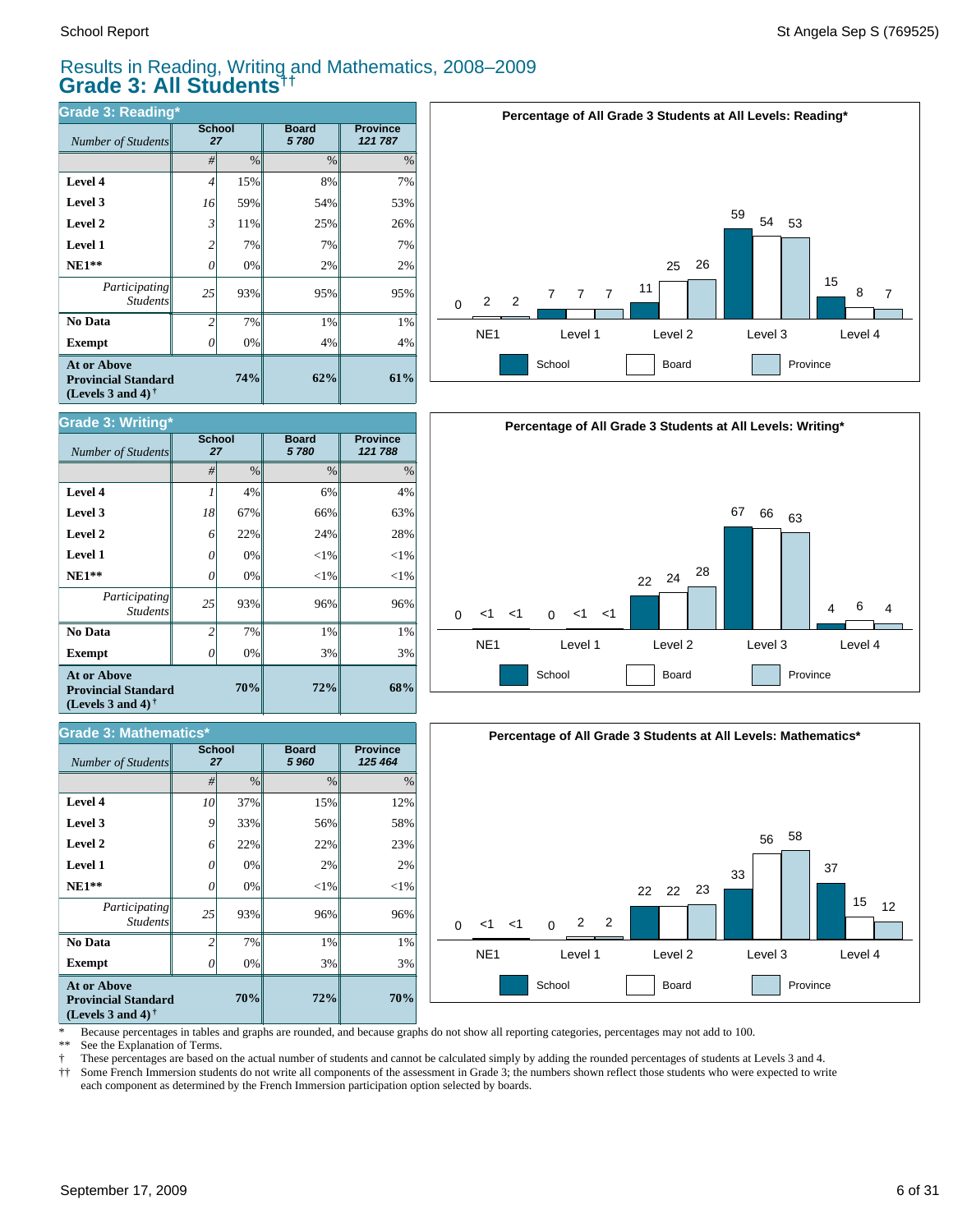#### Results in Reading, Writing and Mathematics, 2008–2009

#### **Grade 3: Participating Students (excludes "no data" and "exempt" categories)**

| Grade 3: Reading*                                                              |                     |      |                         |                            |  |  |  |  |  |
|--------------------------------------------------------------------------------|---------------------|------|-------------------------|----------------------------|--|--|--|--|--|
| Number of Students                                                             | <b>School</b><br>25 |      | <b>Board</b><br>5 5 0 3 | <b>Province</b><br>116 256 |  |  |  |  |  |
|                                                                                | #                   | $\%$ | $\frac{0}{0}$           | $\%$                       |  |  |  |  |  |
| Level 4                                                                        | 4                   | 16%  | 9%                      | 7%                         |  |  |  |  |  |
| Level 3                                                                        | 16                  | 64%  | 56%                     | 56%                        |  |  |  |  |  |
| Level 2                                                                        | $\mathfrak{Z}$      | 12%  | 26%                     | 27%                        |  |  |  |  |  |
| Level 1                                                                        | 2                   | 8%   | 7%                      | 8%                         |  |  |  |  |  |
| $NE1**$                                                                        |                     | 0%   | 2%                      | 2%                         |  |  |  |  |  |
| <b>At or Above</b><br><b>Provincial Standard</b><br>(Levels 3 and 4) $\dagger$ |                     | 80%  | 65%                     | 63%                        |  |  |  |  |  |



| <b>Grade 3: Writing*</b>                                                       |                     |               |                        |                           |  |  |  |  |
|--------------------------------------------------------------------------------|---------------------|---------------|------------------------|---------------------------|--|--|--|--|
| Number of Students                                                             | <b>School</b><br>25 |               | <b>Board</b><br>5 5 21 | <b>Province</b><br>116812 |  |  |  |  |
|                                                                                | #                   | $\frac{0}{0}$ | $\frac{0}{0}$          | $\%$                      |  |  |  |  |
| Level 4                                                                        |                     | 4%            | 6%                     | 5%                        |  |  |  |  |
| Level 3                                                                        | 18                  | 72%           | 69%                    | 66%                       |  |  |  |  |
| Level 2                                                                        | 6                   | 24%           | 25%                    | 29%                       |  |  |  |  |
| Level 1                                                                        | 0                   | 0%            | $<$ 1%                 | $<$ 1%                    |  |  |  |  |
| $NE1**$                                                                        |                     | 0%            | $<$ 1%                 | $<$ 1%                    |  |  |  |  |
| <b>At or Above</b><br><b>Provincial Standard</b><br>(Levels 3 and 4) $\dagger$ |                     | 76%           | 75%                    | 71%                       |  |  |  |  |



| <b>Grade 3: Mathematics*</b>                                                   |                     |               |                      |                            |  |  |  |  |
|--------------------------------------------------------------------------------|---------------------|---------------|----------------------|----------------------------|--|--|--|--|
| Number of Students                                                             | <b>School</b><br>25 |               | <b>Board</b><br>5697 | <b>Province</b><br>120 405 |  |  |  |  |
|                                                                                | #                   | $\frac{0}{0}$ | $\frac{0}{0}$        | $\%$                       |  |  |  |  |
| Level 4                                                                        | 10                  | 40%           | 16%                  | 13%                        |  |  |  |  |
| Level 3                                                                        | 9                   | 36%           | 59%                  | 60%                        |  |  |  |  |
| Level 2                                                                        | 6                   | 24%           | 23%                  | 24%                        |  |  |  |  |
| Level 1                                                                        | 0                   | 0%            | 2%                   | 2%                         |  |  |  |  |
| $NE1**$                                                                        | Ω                   | 0%            | $<$ 1%               | $<$ 1%                     |  |  |  |  |
| <b>At or Above</b><br><b>Provincial Standard</b><br>(Levels 3 and 4) $\dagger$ |                     | 76%           | 75%                  | 73%                        |  |  |  |  |



\* Because percentages in tables and graphs are rounded, percentages may not add to 100.<br>\*\* See the Explanation of Terms See the Explanation of Terms.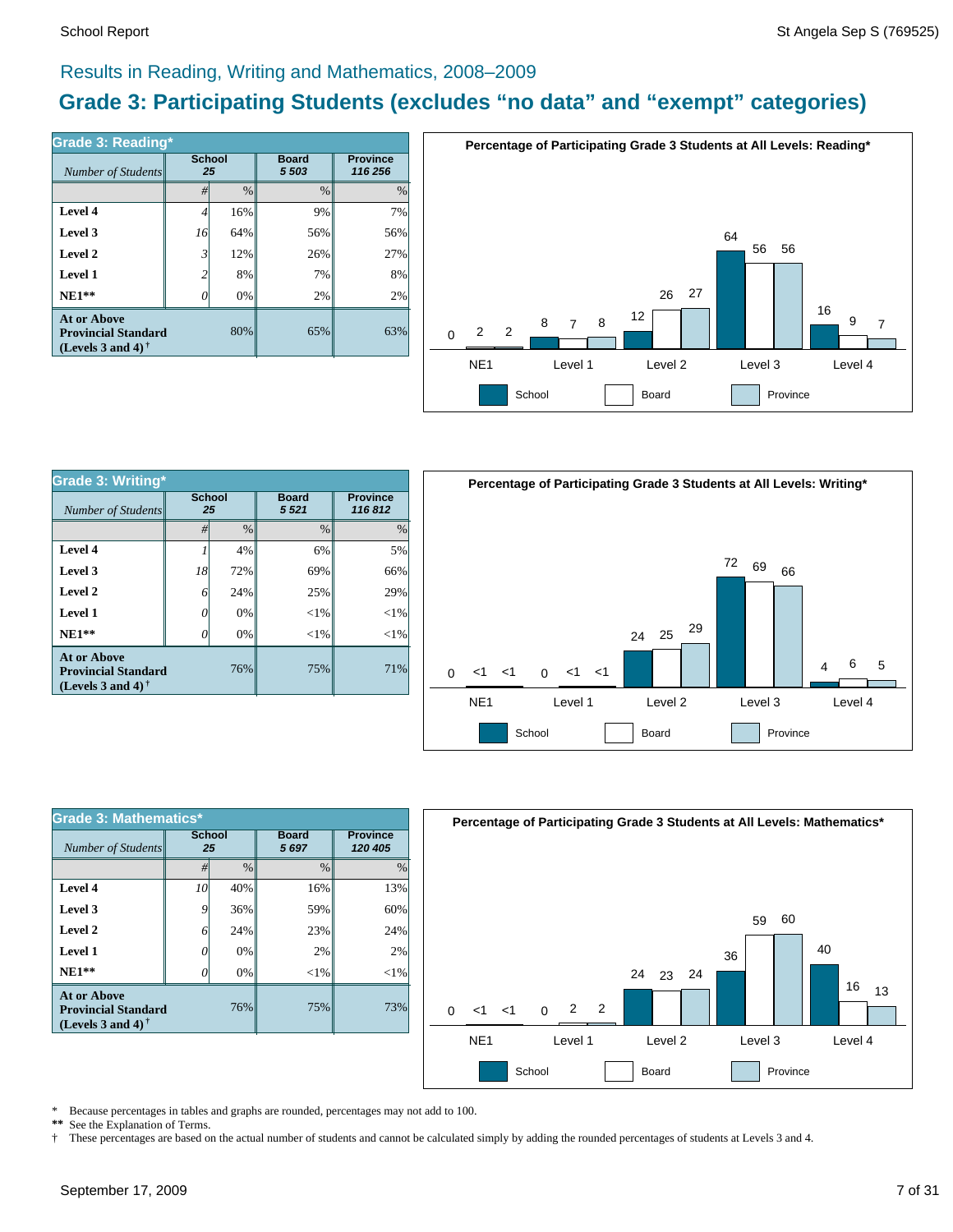#### Results in Reading, Writing and Mathematics, 2008–2009

#### **Grade 3: Gender††**

| Grade 3: School*                                                                                     |                      |             |                      |             |                      |             |  |
|------------------------------------------------------------------------------------------------------|----------------------|-------------|----------------------|-------------|----------------------|-------------|--|
|                                                                                                      | Reading              |             | <b>Writing</b>       |             | <b>Mathematics</b>   |             |  |
| Number of Students                                                                                   | <b>Female</b><br>N/R | Male<br>N/R | <b>Female</b><br>N/R | Male<br>N/R | <b>Female</b><br>N/R | Male<br>N/R |  |
| Level 4                                                                                              | N/R                  | N/R         | N/R                  | N/R         | N/R                  | N/R         |  |
| Level 3                                                                                              | N/R                  | N/R         | N/R                  | N/R         | N/R                  | N/R         |  |
| Level 2                                                                                              | N/R                  | N/R         | N/R                  | N/R         | N/R                  | N/R         |  |
| Level 1                                                                                              | N/R                  | N/R         | N/R                  | N/R         | N/R                  | N/R         |  |
| $NE1**$                                                                                              | N/R                  | N/R         | N/R                  | N/R         | N/R                  | N/R         |  |
| <i>Participating</i><br><i>Students</i>                                                              | N/R                  | N/R         | N/R                  | N/R         | N/R                  | N/R         |  |
| No Data                                                                                              | N/R                  | N/R         | N/R                  | N/R         | N/R                  | N/R         |  |
| Exempt                                                                                               | N/R                  | N/R         | N/R                  | N/R         | N/R                  | N/R         |  |
| <b>At or Above</b><br><b>Provincial Standard</b><br>(Levels 3 and 4) <sup><math>\dagger</math></sup> | N/R                  | N/R         | N/R                  | N/R         | N/R                  | N/R         |  |

| Grade 3: Board*                                                                |                       |                |                       |                |                        |               |  |
|--------------------------------------------------------------------------------|-----------------------|----------------|-----------------------|----------------|------------------------|---------------|--|
|                                                                                | Reading               |                | <b>Writing</b>        |                | <b>Mathematics</b>     |               |  |
| Number of Students                                                             | <b>Female</b><br>2864 | Male<br>2 9 16 | <b>Female</b><br>2864 | Male<br>2 9 16 | <b>Female</b><br>2 969 | Male<br>2 991 |  |
| Level 4                                                                        | 10%                   | 7%             | 8%                    | 4%             | 15%                    | 16%           |  |
| Level 3                                                                        | 56%                   | 51%            | 70%                   | 62%            | 58%                    | 55%           |  |
| Level 2                                                                        | 24%                   | 27%            | 18%                   | 29%            | 22%                    | 22%           |  |
| <b>Level 1</b>                                                                 | 5%                    | 8%             | ${<}1\%$              | $<$ 1%         | 2%                     | 2%            |  |
| $NE1**$                                                                        | 1%                    | 2%             | 0%                    | ${<}1\%$       | ${<}1\%$               | ${<}1\%$      |  |
| <i>Participating</i><br><b>Students</b>                                        | 96%                   | 94%            | 96%                   | 95%            | 96%                    | 95%           |  |
| No Data                                                                        | 1%                    | 1%             | 1%                    | 1%             | 1%                     | $1\%$         |  |
| Exempt                                                                         | 3%                    | 5%             | 3%                    | 4%             | 3%                     | $4\%$         |  |
| <b>At or Above</b><br><b>Provincial Standard</b><br>(Levels 3 and 4) $\dagger$ | 66%                   | 58%            | 78%                   | 66%            | 73%                    | 71%           |  |

| <b>Grade 3: Province*</b>                                                      |                        |               |                         |               |                         |                |  |  |  |
|--------------------------------------------------------------------------------|------------------------|---------------|-------------------------|---------------|-------------------------|----------------|--|--|--|
|                                                                                | Reading                |               | <b>Writing</b>          |               | <b>Mathematics</b>      |                |  |  |  |
| Number of Students                                                             | <b>Female</b><br>58888 | Male<br>62899 | <b>Female</b><br>58 889 | Male<br>62899 | <b>Female</b><br>60 985 | Male<br>64 479 |  |  |  |
| Level 4                                                                        | 9%                     | 5%            | 6%                      | 3%            | 12%                     | 12%            |  |  |  |
| Level 3                                                                        | 56%                    | 51%           | 69%                     | 58%           | 59%                     | 56%            |  |  |  |
| Level 2                                                                        | 24%                    | 28%           | 22%                     | 34%           | 23%                     | 24%            |  |  |  |
| Level 1                                                                        | 6%                     | 8%            | $<$ 1%                  | ${<}1\%$      | 2%                      | 2%             |  |  |  |
| $NE1**$                                                                        | 1%                     | 2%            | ${<}1\%$                | ${<}1\%$      | ${<}1\%$                | ${<}1\%$       |  |  |  |
| <i>Participating</i><br><i>Students</i>                                        | 97%                    | 94%           | 97%                     | 95%           | 97%                     | 95%            |  |  |  |
| No Data                                                                        | 1%                     | 1%            | 1%                      | 1%            | 1%                      | 1%             |  |  |  |
| <b>Exempt</b>                                                                  | 3%                     | 5%            | 2%                      | 4%            | 2%                      | 4%             |  |  |  |
| <b>At or Above</b><br><b>Provincial Standard</b><br>(Levels 3 and 4) $\dagger$ | 65%                    | 56%           | 75%                     | 61%           | 72%                     | 69%            |  |  |  |

\* Because percentages in tables are rounded, percentages may not add to 100.<br>\*\* See the Explanation of Terms.

See the Explanation of Terms.

† These percentages are based on the actual number of students and cannot be calculated simply by adding the rounded percentages of students at Levels 3 and 4.<br>†† Results include only students for whom gender data were ava

†† Results include only students for whom gender data were available.





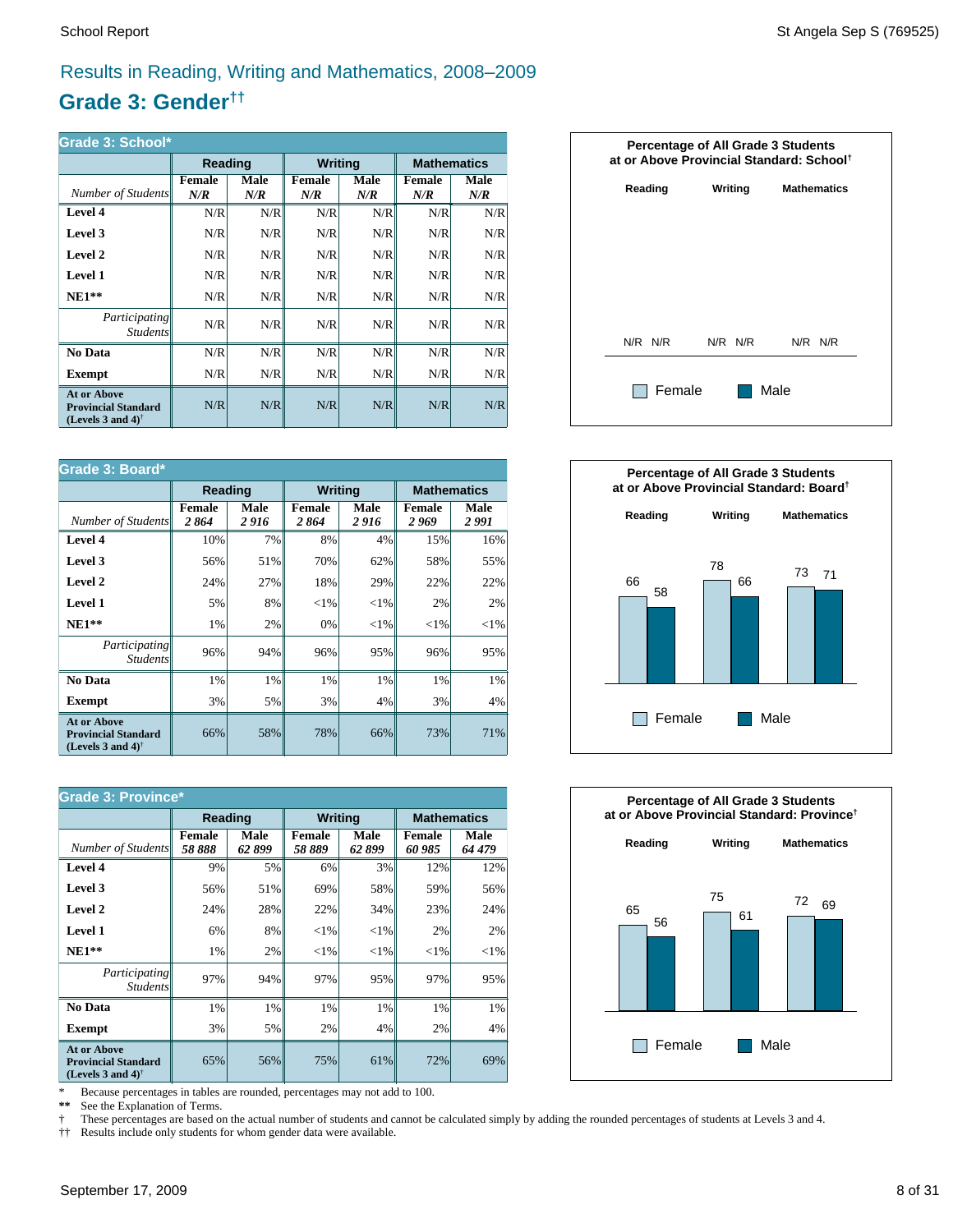#### Assessments of Reading, Writing and Mathematics, Primary and Junior Divisions, 2008–2009 **Contextual Information: Grade 6\***

This information provides a context for interpreting the school's results.

| <b>Demographic Information</b>                        | <b>School</b>  |                | <b>Board</b> |            | <b>Province</b>                              |         |
|-------------------------------------------------------|----------------|----------------|--------------|------------|----------------------------------------------|---------|
| <b>Enrolment</b>                                      |                |                |              |            |                                              |         |
| Number of Grade 6 students                            |                | 44             |              | 6756       |                                              | 136 076 |
| Number of classes with Grade 6 students               |                |                |              | 395        |                                              | 8 2 8 5 |
| Number of schools with Grade 6 classes                |                | Not applicable |              | 169        |                                              | 3 2 16  |
|                                                       |                |                |              |            | Number Percent Number Percent Number Percent |         |
| <b>Gender</b>                                         |                |                |              |            |                                              |         |
| Female                                                | 25             | 57%            | 3 3 1 1      | 49%        | 66 276                                       | 49%     |
| Male                                                  | 19             | 43%            | 3 4 4 5      | 51%        | 69 800                                       | 51%     |
| Gender not specified                                  | $\theta$       | $0\%$          | 0            | 0%         | 0                                            | 0%      |
| <b>Student Status</b>                                 |                |                |              |            |                                              |         |
| English language learners**                           | $\mathfrak{Z}$ | 7%             | 711          | 11%        | 7538                                         | 6%      |
| Students with special needs (excluding gifted)**      | 5              | 11%            | 1037         | 15%        | 24 3 26                                      | 18%     |
| <b>Place of Birth</b>                                 |                |                |              |            |                                              |         |
| Born in Canada                                        | 29             | 66%            | 5 2 5 4      | 78%        | 118 305                                      | 87%     |
| Born outside Canada                                   | 15             | 34%            | 1491         | 22%        | 17592                                        | 13%     |
| In Canada less than one year                          | 1              | 2%             | 62           | 1%         | 768                                          | 1%      |
| In Canada one year or more but less than three years  | 2              | 5%             | 372          | 6%         | 2991                                         | 2%      |
| In Canada three years or more                         | 12             | 27%            | 1055         | 16%        | 12798                                        | 9%      |
| Language                                              |                |                |              |            |                                              |         |
| First language learned at home was other than English | 17             | 39%            | 2 2 4 9      | 33%        | 27824                                        | 20%     |
| <b>Year Student Entered Current School</b>            |                |                |              |            |                                              |         |
| Year of the assessment                                | 5              | 11%            | 758          | 11%        | 30 253                                       | 22%     |
| Year prior to the assessment                          | 6              | 14%            | 574          | 8%         | 13 485                                       | 10%     |
| 2 years prior to the assessment                       | 3              | 7%             | 506          | 7%         | 12 503                                       | 9%      |
| 3 or more years prior to the assessment               | 30             | 68%            | 4 906        | 73%        | 79 176                                       | 58%     |
| Data not available                                    | $\theta$       | $0\%$          | 12           | $<\!\!1\%$ | 659                                          | $<$ 1%  |
| <b>Year Student Entered Current Board</b>             |                |                |              |            |                                              |         |
| Year of the assessment                                | 2              | 5%             | 421          | 6%         | 9175                                         | 7%      |
| Year prior to the assessment                          | 2              | 5%             | 295          | 4%         | 7907                                         | 6%      |
| 2 years prior to the assessment                       | 3              | 7%             | 280          | 4%         | 7896                                         | 6%      |
| 3 or more years prior to the assessment               | 37             | 84%            | 5 7 3 1      | 85%        | 105 510                                      | 78%     |
| Data not available                                    | $\theta$       | $0\%$          | 29           | $<\!\!1\%$ | 5 5 8 8                                      | 4%      |

\* Contextual data pertaining to gender, student status, place of birth, language learned at home and year entered school and board are provided by schools and/or boards through the Student Data Collection process. Some data may be missing because they were not provided by the school or the board.

\*\* See the Explanation of Terms.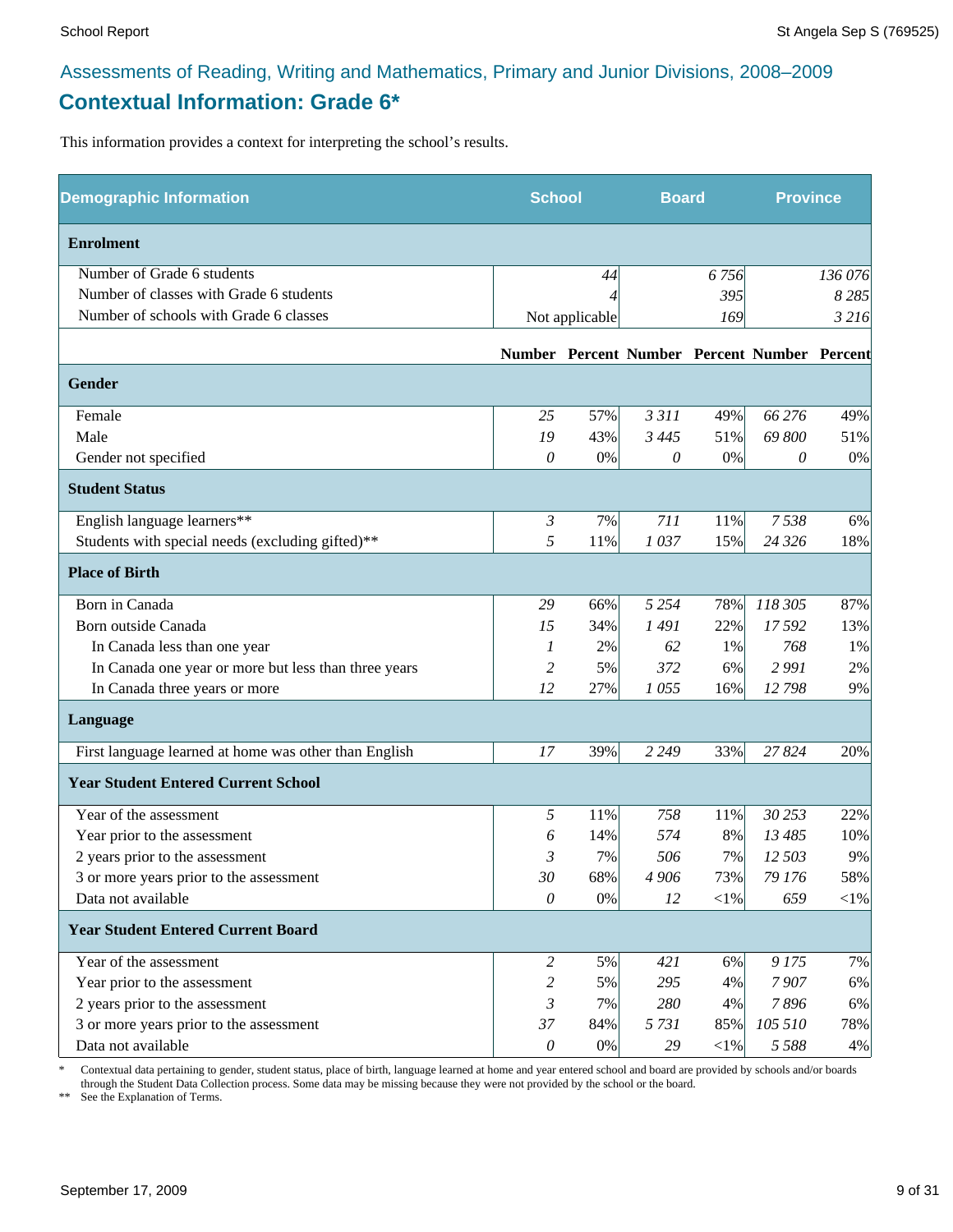$Number of Students$ 

**Grade 6: Writing\***

**Exempt**  $\qquad$  0

*Participating Students*

 **No Data**

**At or Above Provincial Standard (Levels 3 and 4) †**

 $Number of Students$ 

**Grade 6: Mathematics\***

 **NE1\*\* Level 1 Level 2 Level 3 Level 4**

#### Results in Reading, Writing and Mathematics, 2008–2009 **Grade 6: All Students**

**Board** *6 753*

**71%**

*#* % % %

**62%**

3% 1% 97%  $<$ 1% 7% 27% 48% 14%

**Board** *6 756*

3% 1% 97%  $<$ 1%  $< 1\%$ 25% 60% 10% **Province** *136 075*

**Province** *136 075*

| Grade 6: Reading*                                                                                           |                     |               |                      |                            |  |  |  |
|-------------------------------------------------------------------------------------------------------------|---------------------|---------------|----------------------|----------------------------|--|--|--|
| Number of Students                                                                                          | <b>School</b><br>44 |               | <b>Board</b><br>6753 | <b>Province</b><br>136 069 |  |  |  |
|                                                                                                             | #                   | $\frac{0}{0}$ | $\frac{0}{0}$        | $\%$                       |  |  |  |
| Level 4                                                                                                     | 0                   | 0%            | 11%                  | 11%                        |  |  |  |
| Level 3                                                                                                     | 22                  | 50%           | 55%                  | 59%                        |  |  |  |
| Level 2                                                                                                     | 17                  | 39%           | 23%                  | 22%                        |  |  |  |
| <b>Level 1</b>                                                                                              | 5                   | 11%           | 7%                   | 5%                         |  |  |  |
| $NE1**$                                                                                                     | 0                   | 0%            | 1%                   | $<$ 1%                     |  |  |  |
| Participating<br><b>Students</b>                                                                            | 44                  | 100%          | 97%                  | 96%                        |  |  |  |
| No Data                                                                                                     | 0                   | 0%            | 1%                   | 1%                         |  |  |  |
| <b>Exempt</b>                                                                                               | 0                   | 0%            | 3%                   | 3%                         |  |  |  |
| <b>At or Above</b><br>50%<br><b>Provincial Standard</b><br>(Levels 3 and 4) <sup><math>\dagger</math></sup> |                     |               | 66%                  | 69%                        |  |  |  |

**School**

School<br>44







**52% (Levels 3 and 4) †** \* Because percentages in tables and graphs are rounded, and because graphs do not show all reporting categories, percentages may not add to 100.

0% 0% 100% 0% 7% 41% 45% 7%

**68%**

0% 0% 100% 0% 0% 32% 64% 5%

**\*\*** See the Explanation of Terms.

**Exempt** *0* 

*Participating Students*

 **No Data**

**At or Above Provincial Standard**

 **NE1\*\* Level 1 Level 2 Level 3 Level 4**

† These percentages are based on the actual number of students and cannot be calculated simply by adding the rounded percentages of students at Levels 3 and 4.

**63%**

3% 1% 96%  $<$ 1% 6% 27% 49% 13%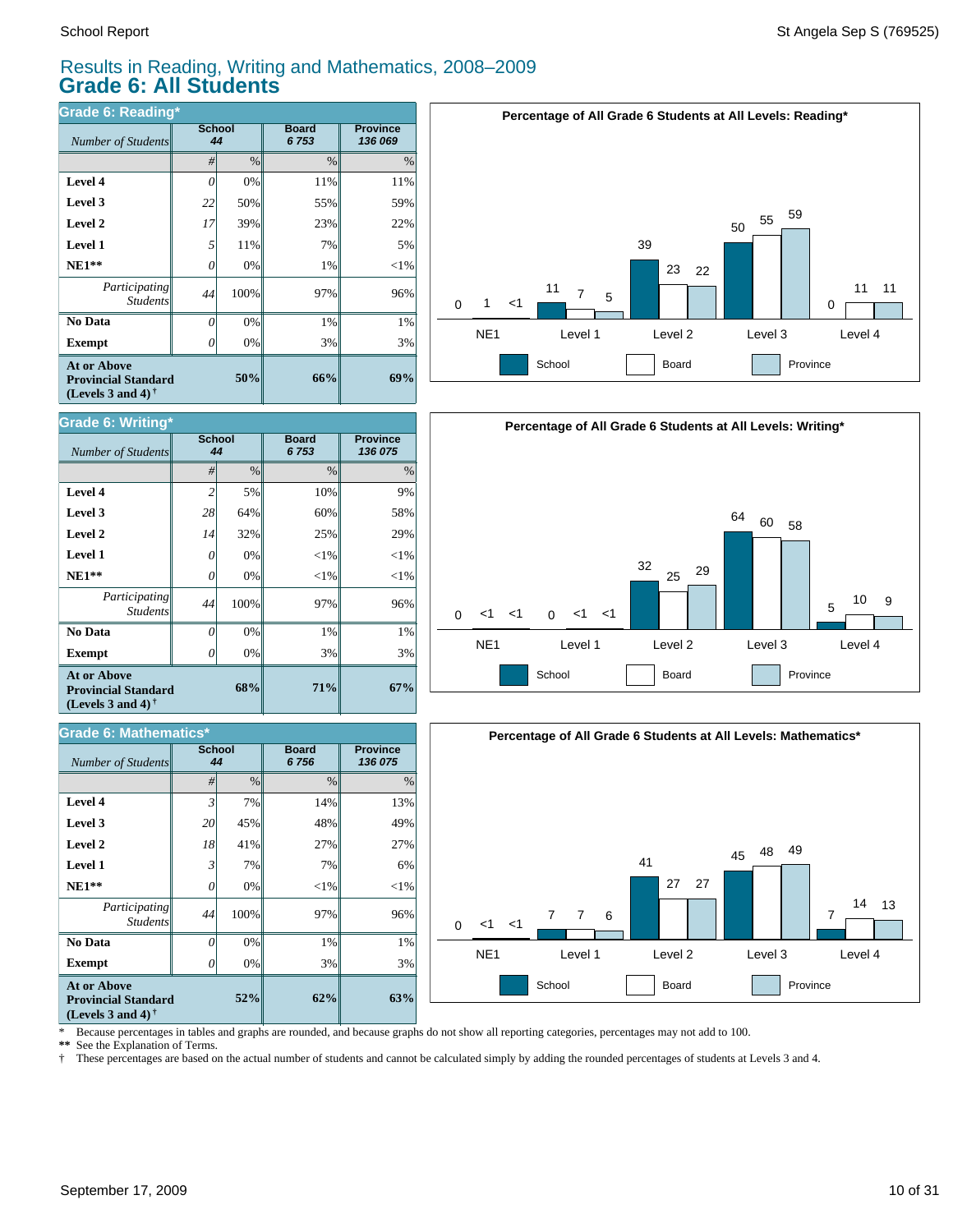#### Results in Reading, Writing and Mathematics, 2008–2009

#### **Grade 6: Participating Students (excludes "no data" and "exempt" categories)**

| Number of Students                                                             | <b>School</b><br>44 |      | <b>Board</b><br>6519 | <b>Province</b><br>131 173 |  |
|--------------------------------------------------------------------------------|---------------------|------|----------------------|----------------------------|--|
|                                                                                | #                   | $\%$ | %                    | $\%$                       |  |
| Level 4                                                                        |                     | 0%   | 11%                  | 11%                        |  |
| Level 3                                                                        | 22                  | 50%  | 57%                  | 61%                        |  |
| Level 2                                                                        | 17                  | 39%  | 24%                  | 22%                        |  |
| Level 1                                                                        | 5                   | 11%  | 7%                   | 5%                         |  |
| $NE1**$                                                                        |                     | 0%   | 1%                   | 1%                         |  |
| <b>At or Above</b><br><b>Provincial Standard</b><br>(Levels 3 and 4) $\dagger$ | 50%                 | 68%  | 72%                  |                            |  |



| <b>Grade 6: Writing*</b>                                                              |                     |     |                        |        |  |  |  |
|---------------------------------------------------------------------------------------|---------------------|-----|------------------------|--------|--|--|--|
| Number of Students                                                                    | <b>School</b><br>44 |     | <b>Board</b><br>6 5 22 |        |  |  |  |
|                                                                                       | $\frac{0}{0}$<br>#  |     | $\frac{0}{0}$          | $\%$   |  |  |  |
| Level 4                                                                               | 2                   | 5%  | 11%                    | 9%     |  |  |  |
| Level 3                                                                               | 28                  | 64% | 62%                    | 61%    |  |  |  |
| Level 2                                                                               | 14                  | 32% | 26%                    | 30%    |  |  |  |
| Level 1                                                                               | 0                   | 0%  | ${<}1\%$               | $<$ 1% |  |  |  |
| $NE1**$                                                                               |                     | 0%  | ${<}1\%$               | $<$ 1% |  |  |  |
| <b>At or Above</b><br>68%<br><b>Provincial Standard</b><br>(Levels 3 and 4) $\dagger$ |                     |     | 73%                    | 70%    |  |  |  |



| Grade 6: Mathematics*                                                                 |                     |               |                        |                            |  |  |  |
|---------------------------------------------------------------------------------------|---------------------|---------------|------------------------|----------------------------|--|--|--|
| Number of Students                                                                    | <b>School</b><br>44 |               | <b>Board</b><br>6 5 20 | <b>Province</b><br>130 902 |  |  |  |
|                                                                                       | #                   | $\frac{0}{0}$ | $\frac{0}{0}$          | $\frac{0}{0}$              |  |  |  |
| Level 4                                                                               | $\mathfrak{Z}$      | 7%            | 14%                    | 14%                        |  |  |  |
| Level 3                                                                               | 20                  | 45%           | 50%                    | 51%                        |  |  |  |
| Level 2                                                                               | 18                  | 41%           | 28%                    | 28%                        |  |  |  |
| Level 1                                                                               | 3                   | 7%            | 7%                     | 7%                         |  |  |  |
| $NE1**$                                                                               | 0                   | 0%            | $<$ 1%                 | $<$ 1%                     |  |  |  |
| <b>At or Above</b><br>52%<br><b>Provincial Standard</b><br>(Levels 3 and 4) $\dagger$ |                     |               | 64%                    | 65%                        |  |  |  |



\* Because percentages in tables and graphs are rounded, percentages may not add to 100.<br>\*\* See the Explanation of Terms See the Explanation of Terms.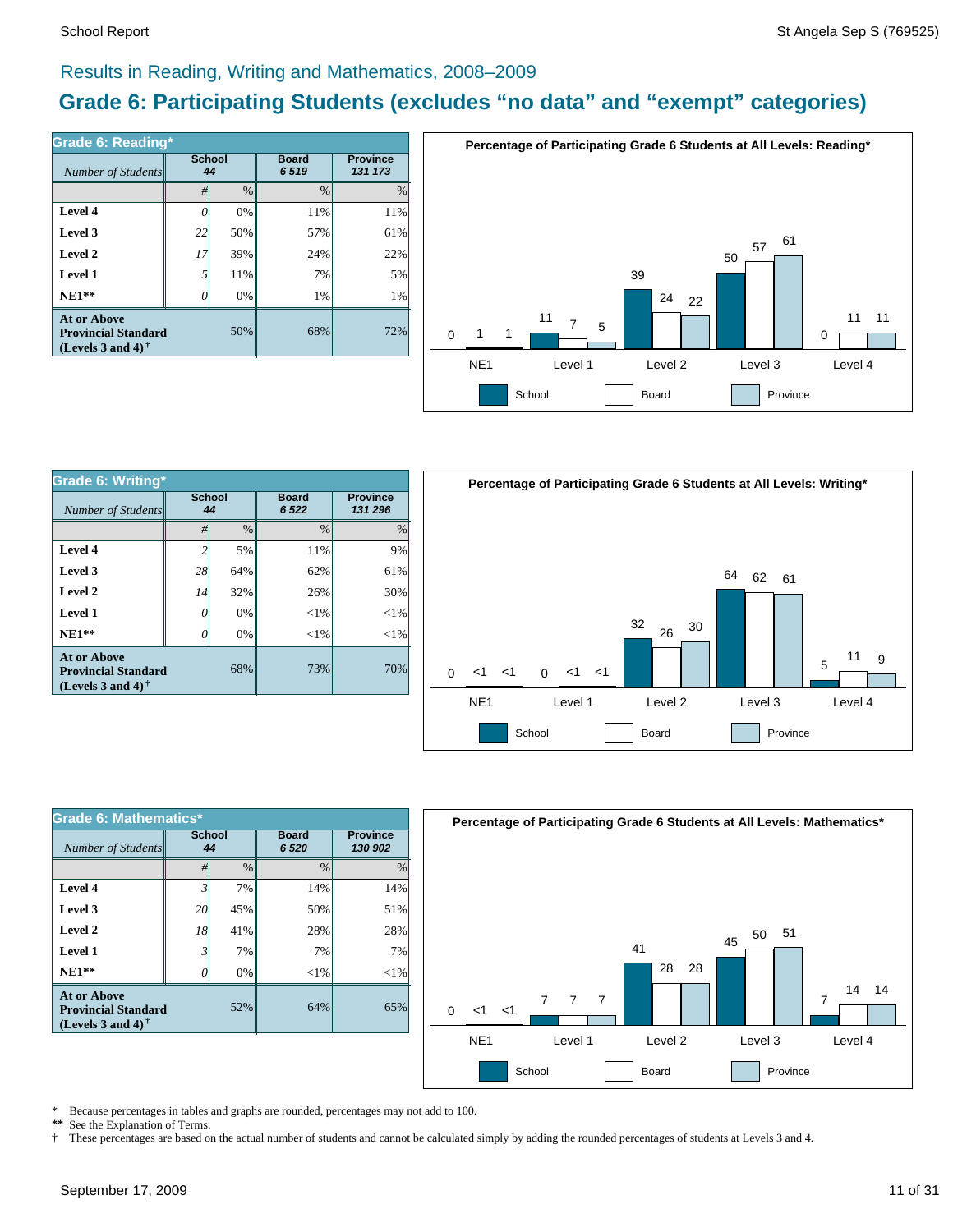#### Results in Reading, Writing and Mathematics, 2008–2009

#### **Grade 6: Gender††**

| Grade 6: School*                                                                                     |              |                   |                |            |                     |            |  |
|------------------------------------------------------------------------------------------------------|--------------|-------------------|----------------|------------|---------------------|------------|--|
|                                                                                                      | Reading      |                   | <b>Writing</b> |            | <b>Mathematics</b>  |            |  |
| Number of Students                                                                                   | Female<br>25 | <b>Male</b><br>19 | Female<br>25   | Male<br>19 | <b>Female</b><br>25 | Male<br>19 |  |
| Level 4                                                                                              | 0%           | 0%                | 8%             | 0%         | 12%                 | 0%         |  |
| Level 3                                                                                              | 68%          | 26%               | 80%            | 42%        | 52%                 | 37%        |  |
| Level 2                                                                                              | 28%          | 53%               | 12%            | 58%        | 32%                 | 53%        |  |
| Level 1                                                                                              | 4%           | 21%               | 0%             | 0%         | 4%                  | 11%        |  |
| $NE1**$                                                                                              | 0%           | 0%                | 0%             | 0%         | 0%                  | 0%         |  |
| <i>Participating</i><br><b>Students</b>                                                              | 100%         | 100%              | 100%           | 100%       | 100%                | 100%       |  |
| <b>No Data</b>                                                                                       | 0%           | 0%                | 0%             | 0%         | 0%                  | 0%         |  |
| Exempt                                                                                               | 0%           | 0%                | 0%             | 0%         | 0%                  | 0%         |  |
| <b>At or Above</b><br><b>Provincial Standard</b><br>(Levels 3 and 4) <sup><math>\dagger</math></sup> | 68%          | 26%               | 88%            | 42%        | 64%                 | 37%        |  |

| Grade 6: Board*                                                                |                       |                 |                       |                 |                          |                    |  |
|--------------------------------------------------------------------------------|-----------------------|-----------------|-----------------------|-----------------|--------------------------|--------------------|--|
|                                                                                | Reading               |                 | <b>Writing</b>        |                 |                          | <b>Mathematics</b> |  |
| Number of Students                                                             | <b>Female</b><br>3310 | Male<br>3 4 4 3 | <b>Female</b><br>3310 | Male<br>3 4 4 3 | <b>Female</b><br>3 3 1 1 | Male<br>3445       |  |
| Level 4                                                                        | 14%                   | 8%              | 15%                   | 6%              | 13%                      | 14%                |  |
| Level 3                                                                        | 57%                   | 52%             | 64%                   | 56%             | 51%                      | 46%                |  |
| Level 2                                                                        | 21%                   | 26%             | 17%                   | 33%             | 28%                      | 27%                |  |
| <b>Level 1</b>                                                                 | 5%                    | 9%              | ${<}1\%$              | 1%              | 6%                       | 8%                 |  |
| $NE1**$                                                                        | ${<}1\%$              | 1%              | ${<}1\%$              | ${<}1\%$        | ${<}1\%$                 | ${<}1\%$           |  |
| Participating<br><b>Students</b>                                               | 97%                   | 96%             | 97%                   | 96%             | 97%                      | 96%                |  |
| No Data                                                                        | 1%                    | 1%              | 1%                    | 1%              | 1%                       | 1%                 |  |
| Exempt                                                                         | 2%                    | 3%              | 2%                    | 3%              | 2%                       | 4%                 |  |
| <b>At or Above</b><br><b>Provincial Standard</b><br>(Levels 3 and 4) $\dagger$ | 71%                   | 61%             | 80%                   | 62%             | 64%                      | 60%                |  |

| <b>Grade 6: Province*</b>                                                      |                         |                |                         |               |                         |               |  |
|--------------------------------------------------------------------------------|-------------------------|----------------|-------------------------|---------------|-------------------------|---------------|--|
|                                                                                | Reading                 |                | <b>Writing</b>          |               | <b>Mathematics</b>      |               |  |
| Number of Students                                                             | <b>Female</b><br>66 270 | Male<br>69 799 | <b>Female</b><br>66 275 | Male<br>69800 | <b>Female</b><br>66 275 | Male<br>69800 |  |
| Level 4                                                                        | 14%                     | 8%             | 13%                     | 5%            | 13%                     | 13%           |  |
| Level 3                                                                        | 61%                     | 57%            | 65%                     | 52%           | 52%                     | 47%           |  |
| Level 2                                                                        | 19%                     | 24%            | 20%                     | 37%           | 27%                     | 27%           |  |
| Level 1                                                                        | 4%                      | 6%             | ${<}1\%$                | 1%            | 5%                      | 7%            |  |
| $NE1**$                                                                        | ${<}1\%$                | 1%             | ${<}1\%$                | ${<}1\%$      | ${<}1\%$                | ${<}1\%$      |  |
| <i>Participating</i><br><i>Students</i>                                        | 97%                     | 96%            | 97%                     | 96%           | 97%                     | 95%           |  |
| No Data                                                                        | 1%                      | 1%             | 1%                      | 1%            | 1%                      | 1%            |  |
| <b>Exempt</b>                                                                  | 2%                      | 4%             | 2%                      | 4%            | 2%                      | 4%            |  |
| <b>At or Above</b><br><b>Provincial Standard</b><br>(Levels 3 and 4) $\dagger$ | 75%                     | 64%            | 78%                     | 57%           | 64%                     | 61%           |  |

\* Because percentages in tables are rounded, percentages may not add to 100.<br>\*\* See the Explanation of Terms.

See the Explanation of Terms.

† These percentages are based on the actual number of students and cannot be calculated simply by adding the rounded percentages of students at Levels 3 and 4.<br>†† Results include only students for whom gender data were ava

†† Results include only students for whom gender data were available.





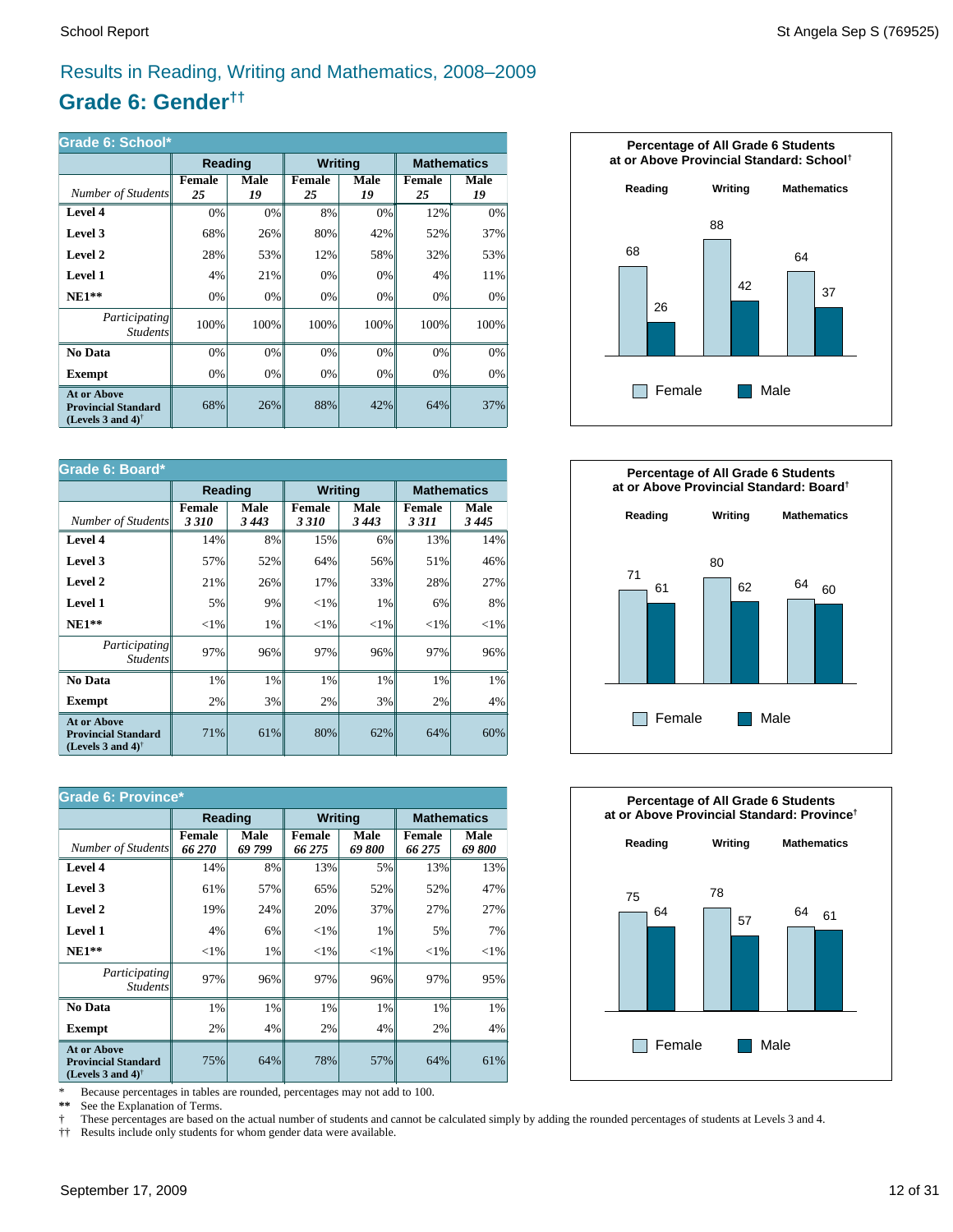#### **Contextual Information over Time: Grade 3\*** Assessments of Reading, Writing and Mathematics, Primary and Junior Divisions, 2008–2009

This information provides a context for interpreting the school's results over the past five years.

| Grade 3                                               | 2004-2005               | 2005-2006 | 2006-2007 | 2007-2008 | 2008-2009 |
|-------------------------------------------------------|-------------------------|-----------|-----------|-----------|-----------|
| <b>Enrolment</b>                                      |                         |           |           |           |           |
| Number of students                                    | 54                      | 45        | 46        | 43        | 27        |
| <b>Participation in the Assessment</b>                |                         |           |           |           |           |
| Reading <sup>†</sup>                                  | 100%                    | 84%       | 100%      | 100%      | 93%       |
| Writing <sup>†</sup>                                  | 100%                    | 84%       | 100%      | 100%      | 93%       |
| Mathematics <sup>†</sup>                              | 100%                    | 84%       | 100%      | 100%      | 93%       |
| <b>Gender</b>                                         |                         |           |           |           |           |
| Female                                                | 50%                     | 60%       | 46%       | 42%       | 44%       |
| Male                                                  | 50%                     | 40%       | 54%       | 58%       | 56%       |
| <b>Student Status</b>                                 |                         |           |           |           |           |
| English language learners**                           | 0%                      | 0%        | 9%        | 0%        | 15%       |
| Students with special needs (excluding gifted)**      | 7%                      | 11%       | 22%       | 19%       | 11%       |
| <b>Place of Birth</b>                                 |                         |           |           |           |           |
| Born in Canada                                        | 74%                     | 76%       | 78%       | 86%       | 63%       |
| Born outside Canada                                   | 26%                     | 24%       | 22%       | 14%       | 37%       |
| In Canada less than one year                          | 2%                      | 0%        | 0%        | 0%        | 4%        |
| In Canada one year or more but less than three years  | 9%                      | 7%        | 4%        | 0%        | 19%       |
| In Canada three years or more                         | 11%                     | 18%       | 17%       | 14%       | 15%       |
| Language                                              |                         |           |           |           |           |
| First language learned at home was other than English | 50%                     | 27%       | 41%       | 60%       | 56%       |
| <b>Year Student Entered Current School</b>            |                         |           |           |           |           |
| Year of the assessment                                |                         | 7%        | 15%       | 12%       | 15%       |
| Year prior to the assessment                          | Data not                | 9%        | 2%        | 9%        | 15%       |
| 2 years prior to the assessment                       | collected <sup>††</sup> | 16%       | 20%       | 2%        | 19%       |
| 3 or more years prior to the assessment               |                         | 69%       | 63%       | 77%       | 52%       |
| Data not available                                    |                         | 0%        | 0%        | 0%        | 0%        |

\* Contextual data pertaining to gender, student status, place of birth, language learned at home and year entered school are provided by schools and/or boards through the Student Data Collection process. Some data may be missing because they were not provided by the school or the board.

Some French Immersion students do not write all components of the assessment in Grade 3; the numbers shown reflect those students who were expected to write each component as determined by the French Immersion participation option selected by boards.

\*\* See the Explanation of Terms.

†† The question related to student mobility changed in 2005–2006.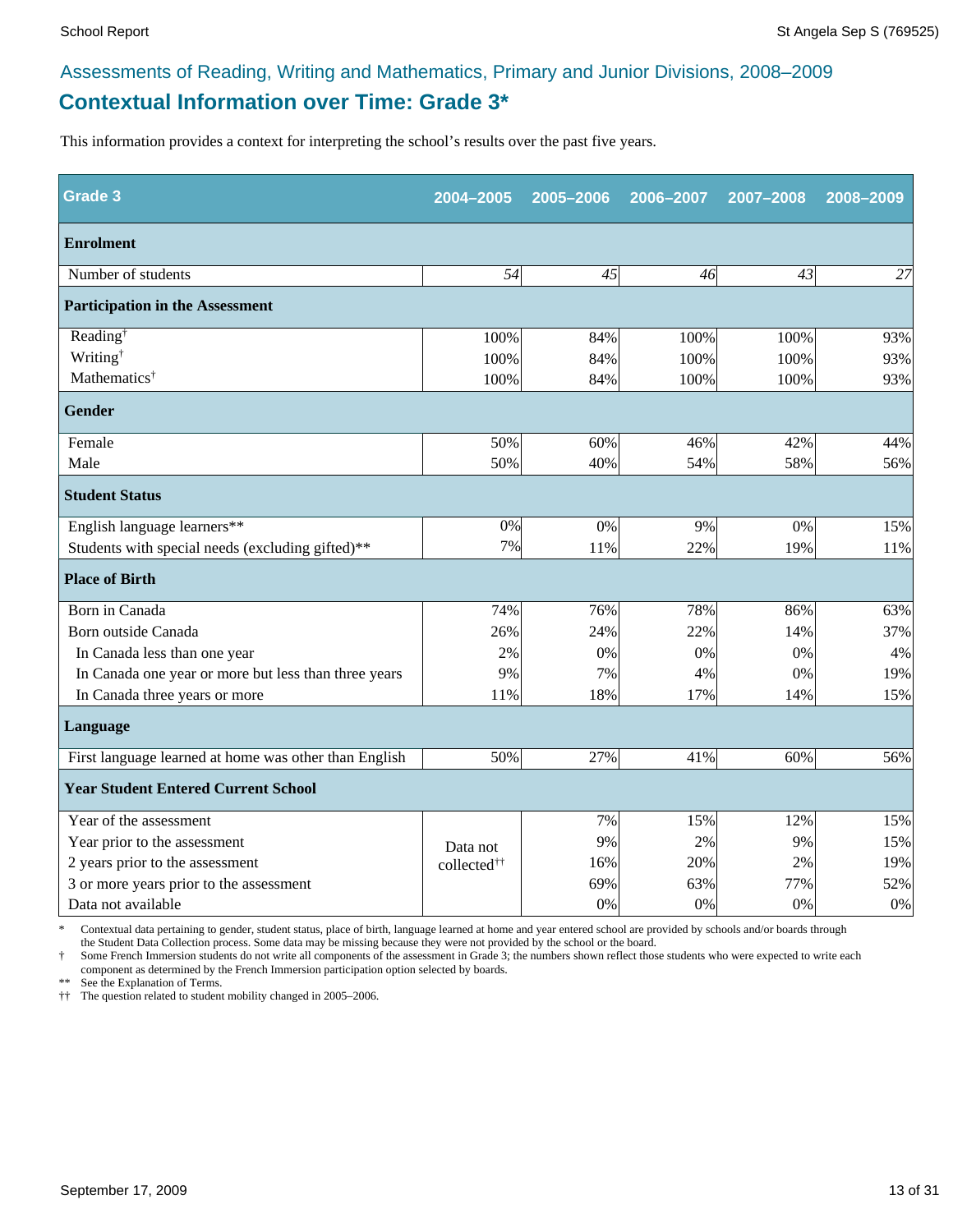#### **Grade 3: Reading** Results over Time, 2005–2006 to 2008–2009\*

| <b>Grade 3 Reading: School*</b>                                         |             |         |             |             |  |  |  |
|-------------------------------------------------------------------------|-------------|---------|-------------|-------------|--|--|--|
| Year                                                                    | $'05 - '06$ | '06-'07 | $'07 - '08$ | $'08 - '09$ |  |  |  |
| Number of<br><b>Students</b>                                            | 45          | 46      | 43          | 27          |  |  |  |
| Level 4                                                                 | 7%          | 2%      | 2%          | 15%         |  |  |  |
| Level 3                                                                 | 27%         | 46%     | 33%         | 59%         |  |  |  |
| Level 2                                                                 | 33%         | 26%     | 37%         | 11%         |  |  |  |
| Level 1                                                                 | 9%          | 15%     | 21%         | 7%          |  |  |  |
| <b>NE1**</b>                                                            | 9%          | 11%     | 7%          | 0%          |  |  |  |
| Participating<br><b>Students</b>                                        | 84%         | 100%    | 100%        | 93%         |  |  |  |
| No Data                                                                 | 16%         | 0%      | 0%          | 7%          |  |  |  |
| <b>Exempt</b>                                                           | 0%          | 0%      | 0%          | 0%          |  |  |  |
| <b>At or Above</b><br><b>Provincial</b><br><b>Standard</b> <sup>†</sup> | 33%         | 48%     | 35%         | 74%         |  |  |  |

# **Percentage of All Grade 3 Students at All Levels in Reading: School\***



#### **Grade 3 Reading: Board\***

| Year                                                         | $'05 - '06$ | $'06 - '07$ | '07-'08 | $'08 - '09$ |
|--------------------------------------------------------------|-------------|-------------|---------|-------------|
| Number of<br><b>Students</b>                                 | 6 366       | 6 083       | 6 161   | 5780        |
| Level 4                                                      | 7%          | 8%          | 9%      | 8%          |
| Level 3                                                      | 55%         | 52%         | 54%     | 54%         |
| Level 2                                                      | 24%         | 25%         | 25%     | 25%         |
| Level 1                                                      | 6%          | 7%          | 7%      | 7%          |
| $NE1**$                                                      | 1%          | 2%          | 1%      | 2%          |
| Participating<br><b>Students</b>                             | 94%         | 95%         | 95%     | 95%         |
| No Data                                                      | 2%          | $1\%$       | $1\%$   | 1%          |
| <b>Exempt</b>                                                | 4%          | 4%          | 4%      | 4%          |
| <b>At or Above</b><br><b>Provincial</b><br><b>Standard</b> † | 62%         | 60%         | 62%     | 62%         |

#### **Grade 3 Reading: Province\***

| Year                                                                    | $'05 - '06$ | $'06 - '07$ | $'07 - '08$ | $'08 - '09$ |
|-------------------------------------------------------------------------|-------------|-------------|-------------|-------------|
| Number of<br><b>Students</b>                                            | 129 630     | 127 618     | 125 088     | 121 787     |
| Level 4                                                                 | 6%          | 6%          | 8%          | 7%          |
| Level 3                                                                 | 56%         | 55%         | 53%         | 53%         |
| Level 2                                                                 | 24%         | 25%         | 26%         | 26%         |
| Level 1                                                                 | 6%          | 6%          | 7%          | 7%          |
| $NE1**$                                                                 | 1%          | 2%          | 2%          | 2%          |
| Participating<br><b>Students</b>                                        | 94%         | 95%         | 95%         | 95%         |
| No Data                                                                 | 1%          | 1%          | 1%          | 1%          |
| <b>Exempt</b>                                                           | 5%          | 4%          | 4%          | 4%          |
| <b>At or Above</b><br><b>Provincial</b><br><b>Standard</b> <sup>†</sup> | 62%         | 62%         | 61%         | 61%         |





Refer to the EQAO Web site (www.eqao.com) for data from previous years.

\* Because percentages in tables and graphs are rounded, and because graphs do not show all reporting categories, percentages may not add to 100.

See the Explanation of Terms.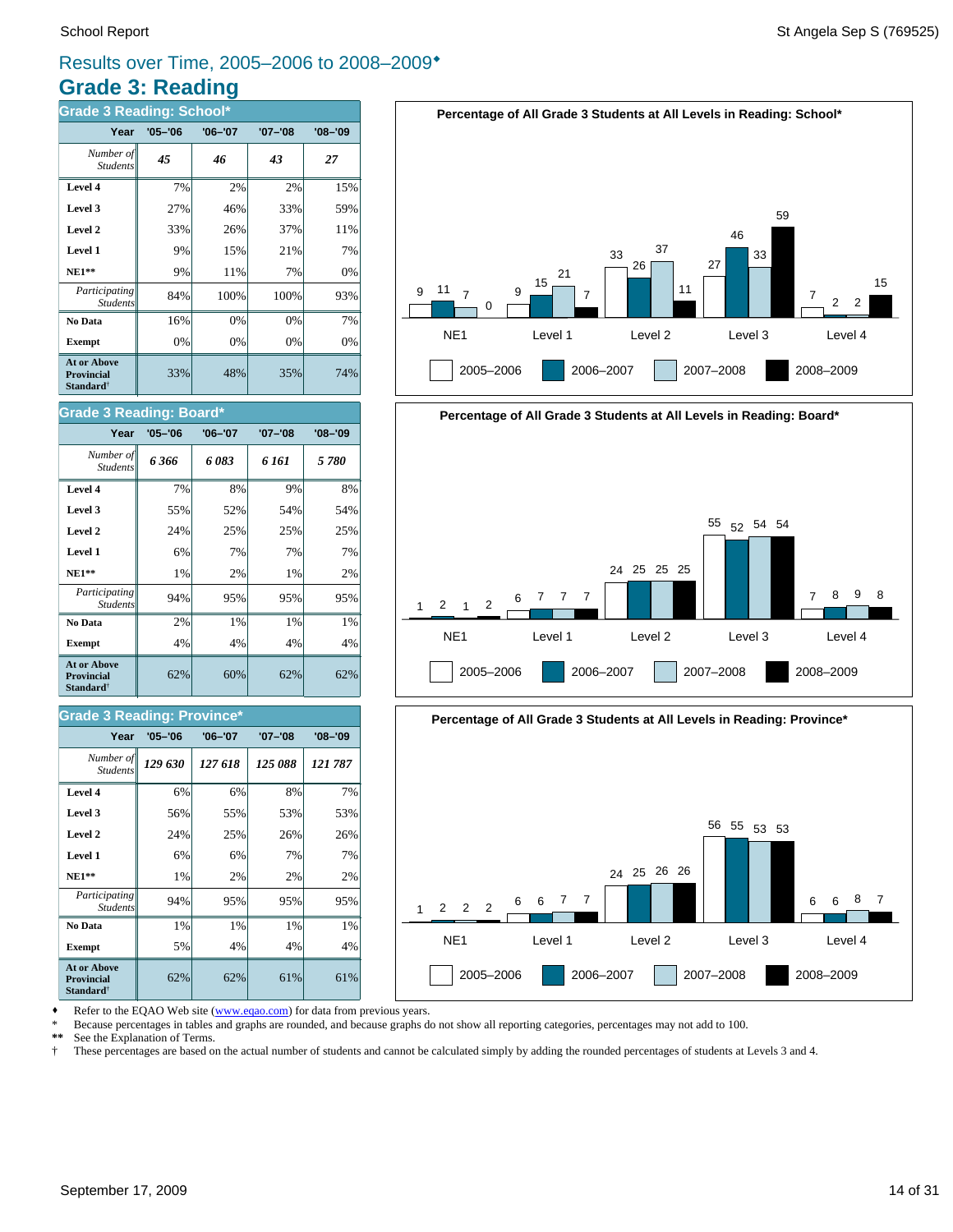#### **Grade 3: Writing** Results over Time, 2005–2006 to 2008–2009\*

| <b>Grade 3 Writing: School*</b>                                         |             |             |             |             |  |  |  |  |
|-------------------------------------------------------------------------|-------------|-------------|-------------|-------------|--|--|--|--|
| Year                                                                    | $'05 - '06$ | $'06 - '07$ | $'07 - '08$ | $'08 - '09$ |  |  |  |  |
| Number of<br><b>Students</b>                                            | 45          | 46          | 43          | 27          |  |  |  |  |
| Level 4                                                                 | 2%          | 2%          | 0%          | 4%          |  |  |  |  |
| Level 3                                                                 | 49%         | 57%         | 44%         | 67%         |  |  |  |  |
| Level 2                                                                 | 33%         | 41%         | 56%         | 22%         |  |  |  |  |
| Level 1                                                                 | 0%          | 0%          | 0%          | 0%          |  |  |  |  |
| $NE1**$                                                                 | 0%          | 0%          | 0%          | 0%          |  |  |  |  |
| Participating<br><b>Students</b>                                        | 84%         | 100%        | 100%        | 93%         |  |  |  |  |
| No Data                                                                 | 16%         | 0%          | 0%          | 7%          |  |  |  |  |
| <b>Exempt</b>                                                           | 0%          | 0%          | 0%          | 0%          |  |  |  |  |
| <b>At or Above</b><br><b>Provincial</b><br><b>Standard</b> <sup>†</sup> | 51%         | 59%         | 44%         | 70%         |  |  |  |  |

#### School Report St Angela Sep S (769525)







Refer to the EQAO Web site (www.eqao.com) for data from previous years.

**Exempt**  $\begin{vmatrix} 5\% & 4\% \end{vmatrix}$  3% 3% **No Data**  $\begin{array}{|c|c|c|c|} \hline \textbf{No Data} & 1\% & 1\% & 1\% \hline \end{array}$ *Participating* 94% 95% 96% 96%

**NE1\*\***  $\| \le 1\% \| \le 1\% \| \le 1\% \| \le 1\%$  **Level 1** <1% <1% <1% <1% **Level 2**  $\begin{vmatrix} 2.9\% & 30\% & 29\% \end{vmatrix}$  29% 28% **Level 3**  $\begin{vmatrix} 58\% & 58\% \end{vmatrix}$  61% 63% **Level 4**  $\begin{vmatrix} 6\% & 6\% \end{vmatrix}$  6% 5% 4%

64% 64% 66% 68%

70% 69% 70% 72%

**Exempt**  $\begin{array}{|c|c|c|c|} \hline \end{array}$  4% 4% 4% 4% 3% **No Data**  $\begin{array}{|c|c|c|c|} \hline \textbf{No Data} & 2\% & 1\% & 1\% \hline \end{array}$ *Participating* 94% 95% 95% 96%

*129 630 127 618 125 088 121 788 Number of*

**Year '05–'06 '06–'07 '07–'08 '08–'09**

 **NE1\*\*** <1% 1% <1% <1% **Level 1**  $\left| \begin{array}{c} | & | & | \leq 1\% & | & | \leq 1\% & | \leq 1\% & | \end{array} \right|$ **Level 2**  $\begin{vmatrix} 24\% & 25\% \end{vmatrix}$  25% 24% **Level 3**  $\begin{vmatrix} 61\% & 61\% \end{vmatrix}$  63% 66% **Level 4** 8% 8% 7% 6% *6 366 6 083 6 161 5 780 Number of*

**Year '05–'06 '06–'07 '07–'08 '08–'09**

Students

**At or Above Provincial Standard**†

Student.

**Grade 3 Writing: Board\***

\* Because percentages in tables and graphs are rounded, and because graphs do not show all reporting categories, percentages may not add to 100.

**\*\*** See the Explanation of Terms.

*Student* 

**At or Above Provincial Standard**†

*Students*

**Grade 3 Writing: Province\***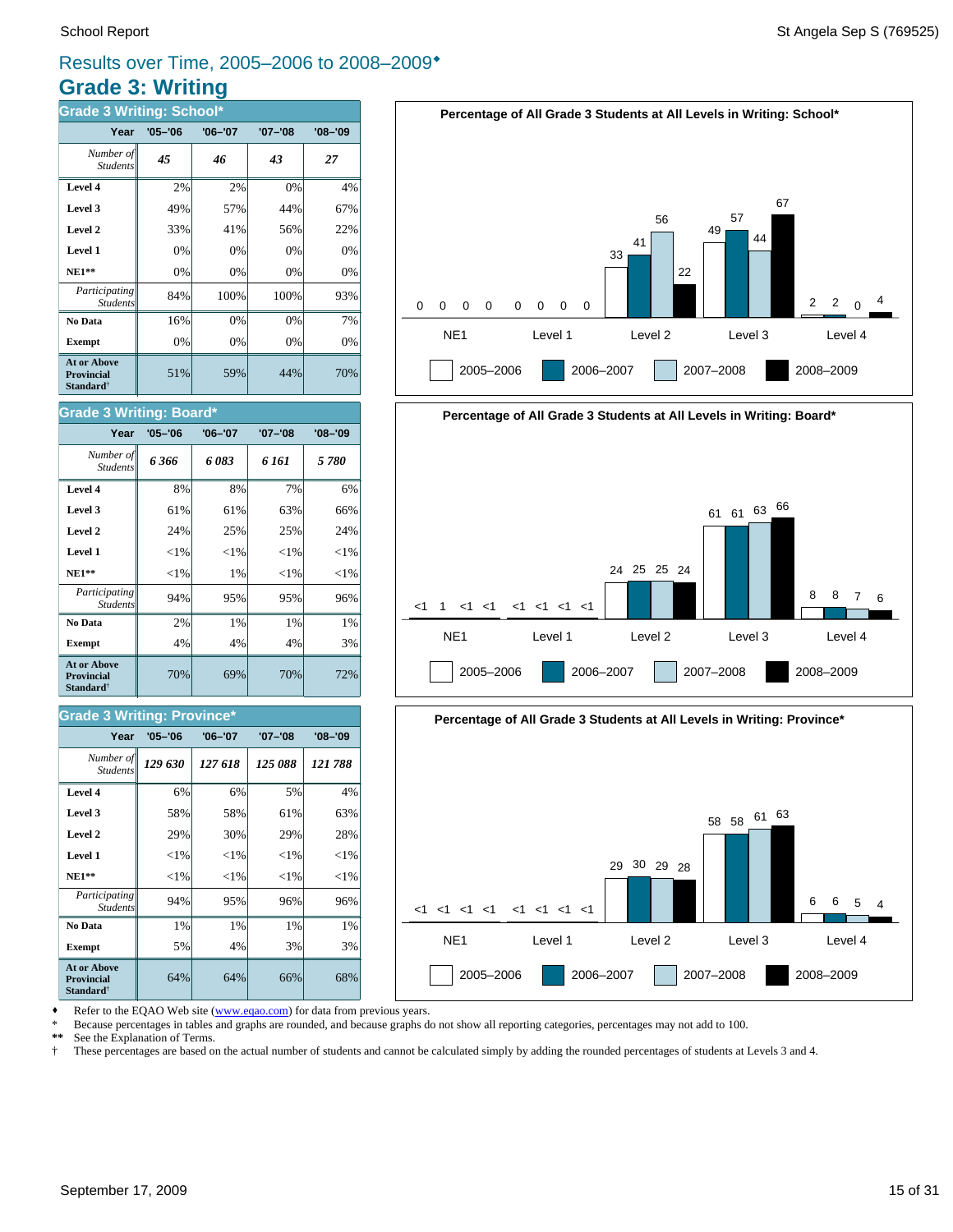#### **Grade 3: Mathematics** Results over Time, 2005–2006 to 2008–2009\*

| <b>Grade 3 Mathematics: School*</b>                                     |             |             |         |             |  |
|-------------------------------------------------------------------------|-------------|-------------|---------|-------------|--|
| Year                                                                    | $'05 - '06$ | $'06 - '07$ | '07-'08 | $'08 - '09$ |  |
| Number of<br><b>Students</b>                                            | 45          | 46          | 43      | 27          |  |
| Level 4                                                                 | 0%          | 2%          | 2%      | 37%         |  |
| Level 3                                                                 | 38%         | 52%         | 47%     | 33%         |  |
| Level 2                                                                 | 40%         | 39%         | 40%     | 22%         |  |
| Level 1                                                                 | 4%          | 7%          | 12%     | 0%          |  |
| $NE1**$                                                                 | 2%          | 0%          | 0%      | 0%          |  |
| Participating<br><b>Students</b>                                        | 84%         | 100%        | 100%    | 93%         |  |
| No Data                                                                 | 16%         | 0%          | 0%      | 7%          |  |
| <b>Exempt</b>                                                           | 0%          | 0%          | 0%      | 0%          |  |
| <b>At or Above</b><br><b>Provincial</b><br><b>Standard</b> <sup>†</sup> | 38%         | 54%         | 49%     | 70%         |  |

| <b>Grade 3 Mathematics: Board*</b>                               |             |             |             |             |  |
|------------------------------------------------------------------|-------------|-------------|-------------|-------------|--|
| Year                                                             | $'05 - '06$ | $'06 - '07$ | $'07 - '08$ | $'08 - '09$ |  |
| Number of<br><b>Students</b>                                     | 6.501       | 6 243       | 6.305       | 5 960       |  |
| Level 4                                                          | 13%         | 13%         | 13%         | 15%         |  |
| Level 3                                                          | 54%         | 55%         | 55%         | 56%         |  |
| Level 2                                                          | 25%         | 24%         | 24%         | 22%         |  |
| Level 1                                                          | 2%          | 3%          | 3%          | 2%          |  |
| <b>NE1**</b>                                                     | ${<}1\%$    | ${<}1\%$    | ${<}1\%$    | ${<}1\%$    |  |
| Participating<br><b>Students</b>                                 | 94%         | 95%         | 95%         | 96%         |  |
| No Data                                                          | 2%          | $1\%$       | $1\%$       | 1%          |  |
| <b>Exempt</b>                                                    | 4%          | 4%          | 4%          | 3%          |  |
| At or Above<br><b>Provincial</b><br><b>Standard</b> <sup>†</sup> | 66%         | 68%         | 68%         | 72%         |  |

#### **Grade 3 Mathematics: Province\***

| Year                                                                    | $'05 - '06$ | $'06 - '07$ | $'07 - '08$ | $'08 - '09$ |
|-------------------------------------------------------------------------|-------------|-------------|-------------|-------------|
| Number of<br><b>Students</b>                                            | 132 782     | 130 996     | 128 659     | 125 464     |
| Level 4                                                                 | 11%         | 11%         | 12%         | 12%         |
| Level 3                                                                 | 57%         | 57%         | 56%         | 58%         |
| Level 2                                                                 | 23%         | 24%         | 25%         | 23%         |
| Level 1                                                                 | 3%          | 3%          | 3%          | 2%          |
| <b>NE1**</b>                                                            | ${<}1\%$    | ${<}1\%$    | ${<}1\%$    | ${<}1\%$    |
| <i>Participating</i><br><b>Students</b>                                 | 95%         | 95%         | 96%         | 96%         |
| No Data                                                                 | 1%          | 1%          | 1%          | 1%          |
| <b>Exempt</b>                                                           | 4%          | 3%          | 3%          | 3%          |
| <b>At or Above</b><br><b>Provincial</b><br><b>Standard</b> <sup>†</sup> | 68%         | 69%         | 68%         | 70%         |







Refer to the EQAO Web site (www.eqao.com) for data from previous years.

\* Because percentages in tables and graphs are rounded, and because graphs do not show all reporting categories, percentages may not add to 100.<br>\*\* See the Explanation of Terms

\*\* See the Explanation of Terms.<br><sup>†</sup> These percentages are based on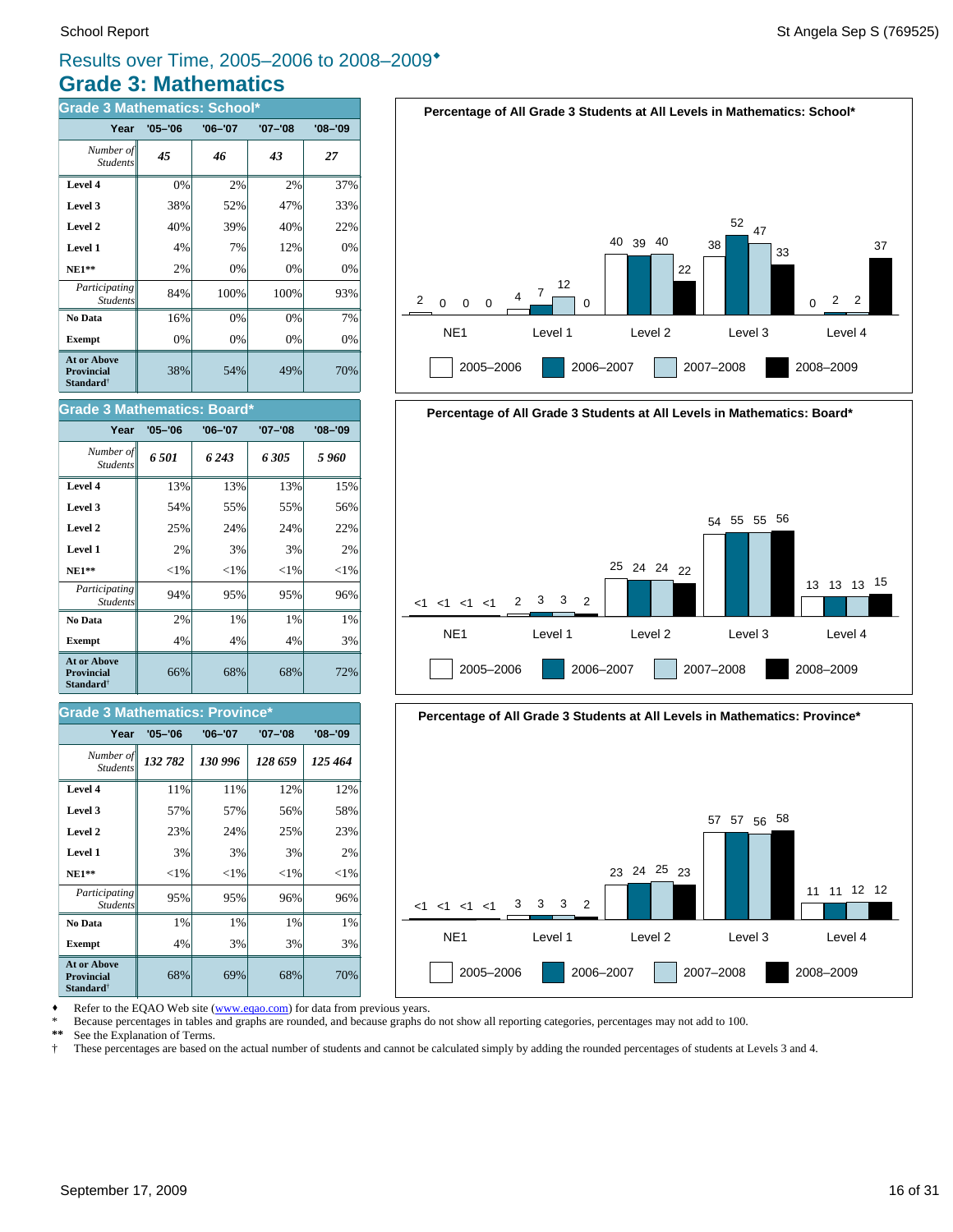#### **Contextual Information over Time: Grade 6\*** Assessments of Reading, Writing and Mathematics, Primary and Junior Divisions, 2008–2009

This information provides a context for interpreting the school's results over the past five years.

| Grade 6                                               | 2004-2005               | 2005-2006 | 2006-2007 | 2007-2008 | 2008-2009 |  |  |
|-------------------------------------------------------|-------------------------|-----------|-----------|-----------|-----------|--|--|
| <b>Enrolment</b>                                      |                         |           |           |           |           |  |  |
| Number of students                                    | 37                      | 46        | 46        | 50        | 44        |  |  |
| <b>Participation in the Assessment</b>                |                         |           |           |           |           |  |  |
| Reading                                               | 97%                     | 96%       | 100%      | 98%       | 100%      |  |  |
| Writing                                               | 97%                     | 96%       | 100%      | 98%       | 100%      |  |  |
| Mathematics                                           | 97%                     | 96%       | 100%      | 98%       | 100%      |  |  |
| <b>Gender</b>                                         |                         |           |           |           |           |  |  |
| Female                                                | 57%                     | 52%       | 50%       | 50%       | 57%       |  |  |
| Male                                                  | 43%                     | 48%       | 50%       | 50%       | 43%       |  |  |
| <b>Student Status</b>                                 |                         |           |           |           |           |  |  |
| English language learners**                           | 5%                      | 0%        | 9%        | 8%        | 7%        |  |  |
| Students with special needs (excluding gifted)**      | 22%                     | 13%       | 28%       | 18%       | 11%       |  |  |
| <b>Place of Birth</b>                                 |                         |           |           |           |           |  |  |
| Born in Canada                                        | 73%                     | 80%       | 72%       | 78%       | 66%       |  |  |
| Born outside Canada                                   | 27%                     | 20%       | 28%       | 22%       | 34%       |  |  |
| In Canada less than one year                          | 3%                      | 0%        | 0%        | 0%        | 2%        |  |  |
| In Canada one year or more but less than three years  | 0%                      | 0%        | 7%        | 4%        | 5%        |  |  |
| In Canada three years or more                         | 5%                      | 20%       | 22%       | 18%       | 27%       |  |  |
| Language                                              |                         |           |           |           |           |  |  |
| First language learned at home was other than English | 59%                     | 26%       | 50%       | 32%       | 39%       |  |  |
| <b>Year Student Entered Current School</b>            |                         |           |           |           |           |  |  |
| Year of the assessment                                |                         | 7%        | 15%       | 16%       | 11%       |  |  |
| Year prior to the assessment                          | Data not                | 2%        | 9%        | 14%       | 14%       |  |  |
| 2 years prior to the assessment                       | collected <sup>††</sup> | 11%       | 9%        | 6%        | 7%        |  |  |
| 3 or more years prior to the assessment               |                         | 80%       | 67%       | 64%       | 68%       |  |  |
| Data not available                                    |                         | 0%        | 0%        | 0%        | 0%        |  |  |

\* Contextual data pertaining to gender, student status, place of birth, language learned at home and year entered school are provided by schools and/or boards through the Student Data Collection process. Some data may be missing because they were not provided by the school or the board.

\*\* See the Explanation of Terms.

†† The question related to student mobility changed in 2005–2006.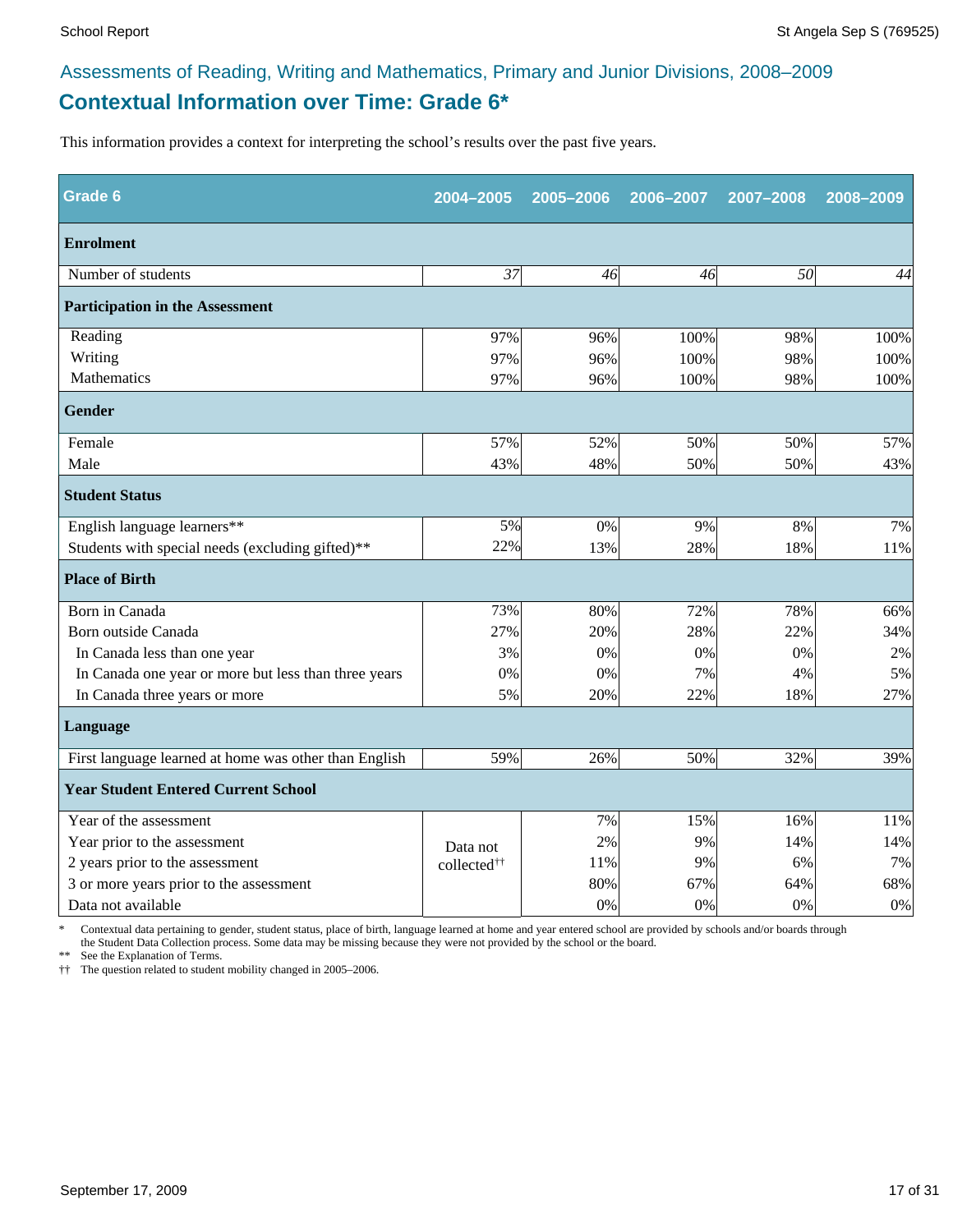#### **Grade 6: Reading** Results over Time, 2005–2006 to 2008–2009\*

| <b>Grade 6 Reading: School*</b>                                         |             |             |             |             |  |
|-------------------------------------------------------------------------|-------------|-------------|-------------|-------------|--|
| Year                                                                    | $'05 - '06$ | $'06 - '07$ | $'07 - '08$ | $'08 - '09$ |  |
| Number of<br><b>Students</b>                                            | 46          | 46          | 50          | 44          |  |
| Level 4                                                                 | 4%          | 0%          | 2%          | 0%          |  |
| Level 3                                                                 | 37%         | 28%         | 40%         | 50%         |  |
| Level 2                                                                 | 39%         | 41%         | 40%         | 39%         |  |
| Level 1                                                                 | 11%         | 22%         | 12%         | 11%         |  |
| $NE1**$                                                                 | 4%          | 9%          | 4%          | 0%          |  |
| Participating<br><b>Students</b>                                        | 96%         | 100%        | 98%         | 100%        |  |
| No Data                                                                 | 4%          | 0%          | 0%          | 0%          |  |
| <b>Exempt</b>                                                           | 0%          | 0%          | 2%          | 0%          |  |
| <b>At or Above</b><br><b>Provincial</b><br><b>Standard</b> <sup>†</sup> | 41%         | 28%         | 42%         | 50%         |  |

#### **Grade 6 Reading: Board\***

| Year                                                             | $'05 - '06$ | $'06 - '07$ | '07-'08  | $'08 - '09$ |
|------------------------------------------------------------------|-------------|-------------|----------|-------------|
| Number of<br><b>Students</b>                                     | 7029        | 7 061       | 6 702    | 6 753       |
| Level 4                                                          | 8%          | 9%          | 8%       | 11%         |
| Level 3                                                          | 53%         | 54%         | 56%      | 55%         |
| Level 2                                                          | 26%         | 24%         | 24%      | 23%         |
| Level 1                                                          | 7%          | 7%          | 7%       | 7%          |
| <b>NE1**</b>                                                     | 1%          | 1%          | 1%       | 1%          |
| Participating<br><b>Students</b>                                 | 95%         | 96%         | 96%      | 97%         |
| No Data                                                          | 1%          | $1\%$       | ${<}1\%$ | 1%          |
| <b>Exempt</b>                                                    | 3%          | 3%          | 3%       | 3%          |
| <b>At or Above</b><br><b>Provincial</b><br>Standard <sup>†</sup> | 61%         | 63%         | 64%      | 66%         |

#### **Grade 6 Reading: Province\***

| Year                                                                    | $'05 - '06$ | $'06 - '07$ | $'07 - '08$ | $'08 - '09$ |
|-------------------------------------------------------------------------|-------------|-------------|-------------|-------------|
| Number of<br><b>Students</b>                                            | 146 711     | 145 901     | 140 420     | 136 069     |
| Level 4                                                                 | 8%          | 7%          | 7%          | 11%         |
| Level 3                                                                 | 56%         | 57%         | 59%         | 59%         |
| Level 2                                                                 | 24%         | 24%         | 24%         | 22%         |
| Level 1                                                                 | 6%          | 6%          | 5%          | 5%          |
| $NE1**$                                                                 | 1%          | 1%          | 1%          | ${<}1\%$    |
| Participating<br><b>Students</b>                                        | 95%         | 95%         | 96%         | 96%         |
| No Data                                                                 | 1%          | 1%          | 1%          | 1%          |
| <b>Exempt</b>                                                           | 4%          | 3%          | 3%          | 3%          |
| <b>At or Above</b><br><b>Provincial</b><br><b>Standard</b> <sup>†</sup> | 64%         | 64%         | 66%         | 69%         |







Refer to the EQAO Web site (www.eqao.com) for data from previous years.

\* Because percentages in tables and graphs are rounded, and because graphs do not show all reporting categories, percentages may not add to 100.

**\*\*** See the Explanation of Terms.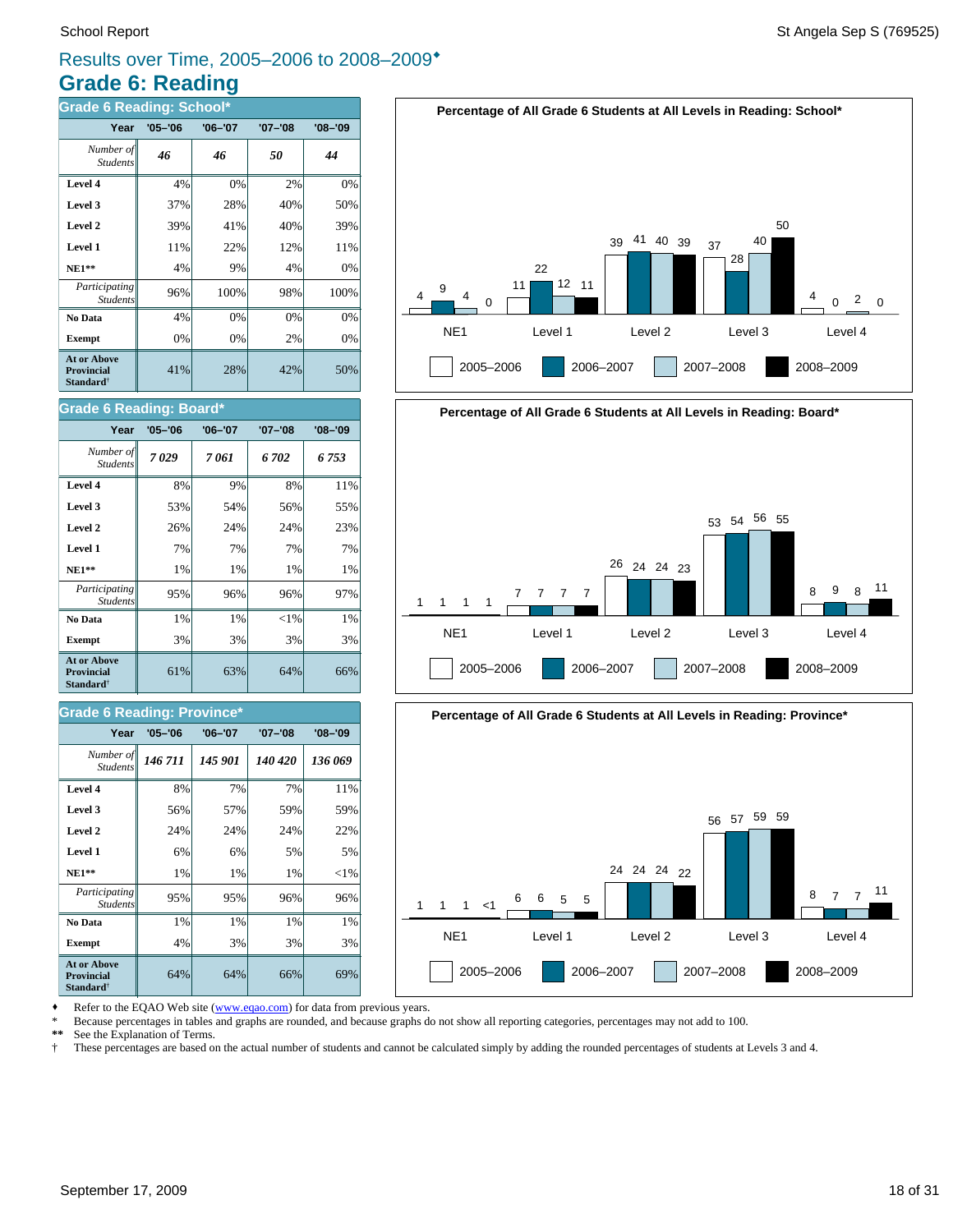#### **Grade 6: Writing** Results over Time, 2005–2006 to 2008–2009\*

| <b>Grade 6 Writing: School*</b>                                  |             |         |             |             |  |
|------------------------------------------------------------------|-------------|---------|-------------|-------------|--|
| Year                                                             | $'05 - '06$ | '06-'07 | $'07 - '08$ | $'08 - '09$ |  |
| Number of<br><b>Students</b>                                     | 46          | 46      | 50          | 44          |  |
| Level 4                                                          | 0%          | 0%      | 4%          | 5%          |  |
| Level 3                                                          | 52%         | 28%     | 34%         | 64%         |  |
| Level 2                                                          | 37%         | 61%     | 50%         | 32%         |  |
| Level 1                                                          | 7%          | 9%      | 8%          | 0%          |  |
| $NE1**$                                                          | 0%          | 2%      | 2%          | 0%          |  |
| Participating<br><b>Students</b>                                 | 96%         | 100%    | 98%         | 100%        |  |
| No Data                                                          | 4%          | 0%      | 0%          | 0%          |  |
| <b>Exempt</b>                                                    | 0%          | 0%      | 2%          | 0%          |  |
| At or Above<br><b>Provincial</b><br><b>Standard</b> <sup>†</sup> | 52%         | 28%     | 38%         | 68%         |  |

#### **Grade 6 Writing: Board\***

| Year                                                                    | $'05 - '06$ | $'06 - '07$ | '07-'08  | $'08 - '09$ |
|-------------------------------------------------------------------------|-------------|-------------|----------|-------------|
| Number of<br><b>Students</b>                                            | 7029        | 7 061       | 6702     | 6753        |
| Level 4                                                                 | 8%          | 8%          | 10%      | 10%         |
| Level 3                                                                 | 57%         | 56%         | 59%      | 60%         |
| Level 2                                                                 | 28%         | 30%         | 25%      | 25%         |
| Level 1                                                                 | 2%          | 1%          | 1%       | ${<}1\%$    |
| <b>NE1**</b>                                                            | ${<}1\%$    | ${<}1\%$    | ${<}1\%$ | ${<}1\%$    |
| Participating<br><b>Students</b>                                        | 95%         | 96%         | 96%      | 97%         |
| No Data                                                                 | 1%          | 1%          | ${<}1\%$ | 1%          |
| <b>Exempt</b>                                                           | 3%          | 3%          | 3%       | 3%          |
| <b>At or Above</b><br><b>Provincial</b><br><b>Standard</b> <sup>†</sup> | 65%         | 64%         | 69%      | 71%         |

#### **Grade 6 Writing: Province\***

| Year                                                                    | $'05 - '06$ | $'06 - '07$ | $'07 - '08$ | $'08 - '09$ |
|-------------------------------------------------------------------------|-------------|-------------|-------------|-------------|
| Number of<br><b>Students</b>                                            | 146 711     | 145 901     | 140 420     | 136 075     |
| Level 4                                                                 | 7%          | 7%          | 9%          | 9%          |
| Level 3                                                                 | 54%         | 54%         | 58%         | 58%         |
| Level 2                                                                 | 31%         | 33%         | 28%         | 29%         |
| Level 1                                                                 | 2%          | 2%          | 1%          | ${<}1\%$    |
| $NE1**$                                                                 | ${<}1\%$    | ${<}1\%$    | ${<}1\%$    | ${<}1\%$    |
| Participating<br><b>Students</b>                                        | 95%         | 95%         | 96%         | 96%         |
| No Data                                                                 | 1%          | 1%          | 1%          | 1%          |
| <b>Exempt</b>                                                           | 4%          | 3%          | 3%          | 3%          |
| <b>At or Above</b><br><b>Provincial</b><br><b>Standard</b> <sup>†</sup> | 61%         | 61%         | 67%         | 67%         |







Refer to the EQAO Web site (www.eqao.com) for data from previous years.

\* Because percentages in tables and graphs are rounded, and because graphs do not show all reporting categories, percentages may not add to 100.<br>\*\* See the Explanation of Terms

\*\* See the Explanation of Terms.<br><sup>†</sup> These percentages are based on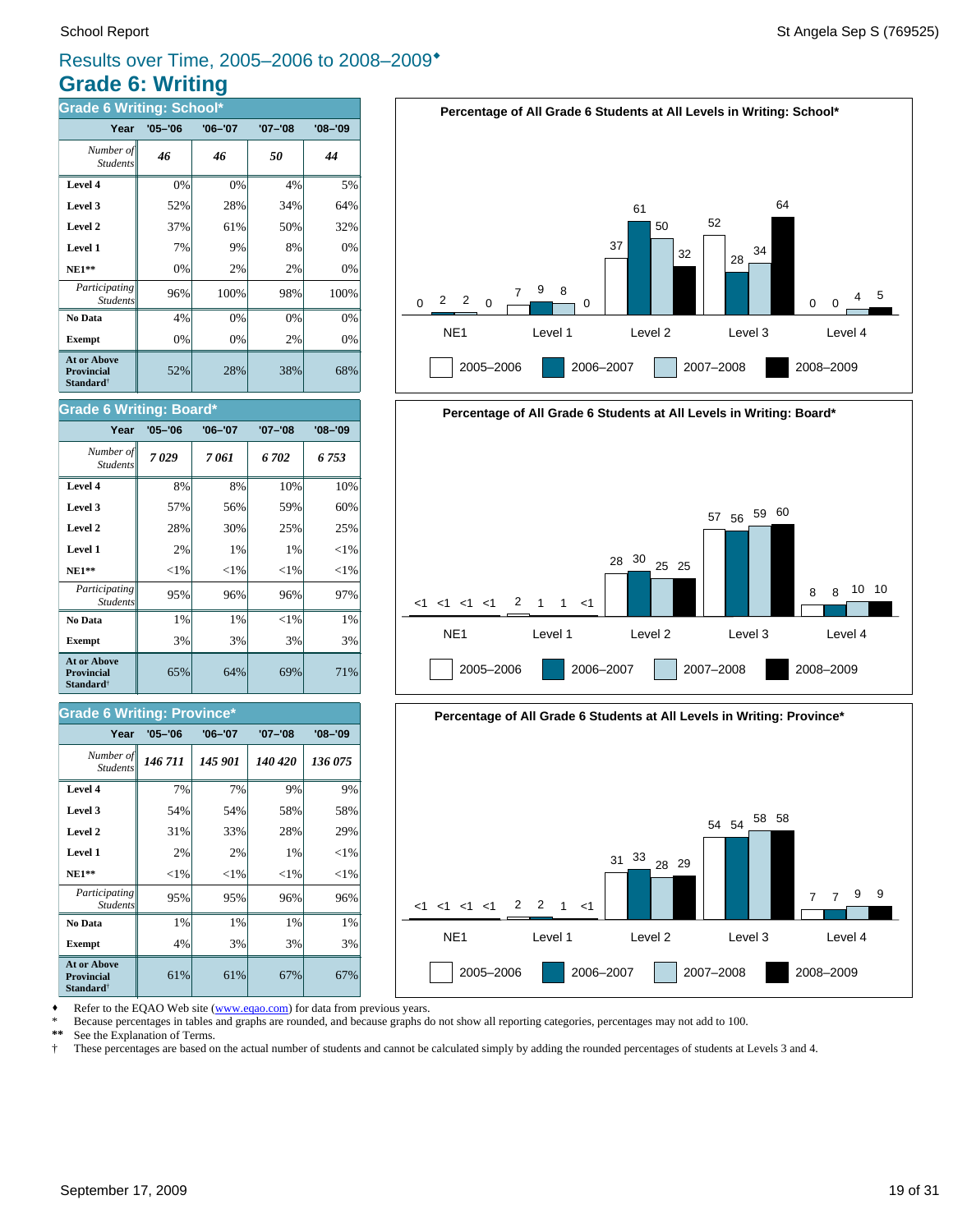#### **Grade 6: Mathematics** Results over Time, 2005–2006 to 2008–2009\*

| <b>Grade 6 Mathematics: School*</b>                                     |             |             |             |             |  |
|-------------------------------------------------------------------------|-------------|-------------|-------------|-------------|--|
| Year                                                                    | $'05 - '06$ | $'06 - '07$ | $'07 - '08$ | $'08 - '09$ |  |
| Number of<br><b>Students</b>                                            | 46          | 46          | 50          | 44          |  |
| Level 4                                                                 | 7%          | 0%          | 4%          | 7%          |  |
| Level 3                                                                 | 43%         | 15%         | 18%         | 45%         |  |
| Level 2                                                                 | 28%         | 61%         | 56%         | 41%         |  |
| Level 1                                                                 | 17%         | 24%         | 20%         | 7%          |  |
| $NE1**$                                                                 | 0%          | 0%          | 0%          | 0%          |  |
| Participating<br><b>Students</b>                                        | 96%         | 100%        | 98%         | 100%        |  |
| No Data                                                                 | 4%          | 0%          | 0%          | 0%          |  |
| <b>Exempt</b>                                                           | 0%          | 0%          | 2%          | 0%          |  |
| <b>At or Above</b><br><b>Provincial</b><br><b>Standard</b> <sup>†</sup> | 50%         | 15%         | 22%         | 52%         |  |





**Percentage of All Grade 6 Students at All Levels in Mathematics: Board\***



| Year                                                             | $'05 - '06$ | $'06 - '07$ | $'07 - '08$ | $'08 - '09$ |
|------------------------------------------------------------------|-------------|-------------|-------------|-------------|
| Number of<br><b>Students</b>                                     | 7029        | 7 061       | 6702        | 6 756       |
| Level 4                                                          | 11%         | 12%         | 13%         | 14%         |
| Level 3                                                          | 47%         | 46%         | 47%         | 48%         |
| Level 2                                                          | 28%         | 31%         | 28%         | 27%         |
| Level 1                                                          | 9%          | 6%          | 8%          | 7%          |
| <b>NE1**</b>                                                     | ${<}1\%$    | ${<}1\%$    | ${<}1\%$    | ${<}1\%$    |
| Participating<br><b>Students</b>                                 | 95%         | 96%         | 96%         | 97%         |
| No Data                                                          | 2%          | $1\%$       | 1%          | 1%          |
| <b>Exempt</b>                                                    | 3%          | 3%          | 3%          | 3%          |
| At or Above<br><b>Provincial</b><br><b>Standard</b> <sup>†</sup> | 58%         | 58%         | 59%         | 62%         |

#### **Grade 6 Mathematics: Province\***

| Year                                                             | $'05 - '06$ | $'06 - '07$ | $'07 - '08$ | $'08 - '09$ |
|------------------------------------------------------------------|-------------|-------------|-------------|-------------|
| Number of<br><b>Students</b>                                     | 146 711     | 145 901     | 140 358     | 136 075     |
| Level 4                                                          | 11%         | 11%         | 11%         | 13%         |
| Level 3                                                          | 50%         | 48%         | 49%         | 49%         |
| Level 2                                                          | 27%         | 30%         | 29%         | 27%         |
| Level 1                                                          | 7%          | 6%          | 6%          | 6%          |
| $NE1**$                                                          | ${<}1\%$    | ${<}1\%$    | ${<}1\%$    | ${<}1\%$    |
| Participating<br><b>Students</b>                                 | 95%         | 95%         | 96%         | 96%         |
| No Data                                                          | 1%          | 1%          | 1%          | 1%          |
| <b>Exempt</b>                                                    | 4%          | 4%          | 3%          | 3%          |
| At or Above<br><b>Provincial</b><br><b>Standard</b> <sup>†</sup> | 61%         | 59%         | 61%         | 63%         |





Refer to the EQAO Web site (www.eqao.com) for data from previous years.

\* Because percentages in tables and graphs are rounded, and because graphs do not show all reporting categories, percentages may not add to 100.

**\*\*** See the Explanation of Terms.

† These percentages are based on the actual number of students and cannot be calculated simply by adding the rounded percentages of students at Levels 3 and 4.

0

0 0 0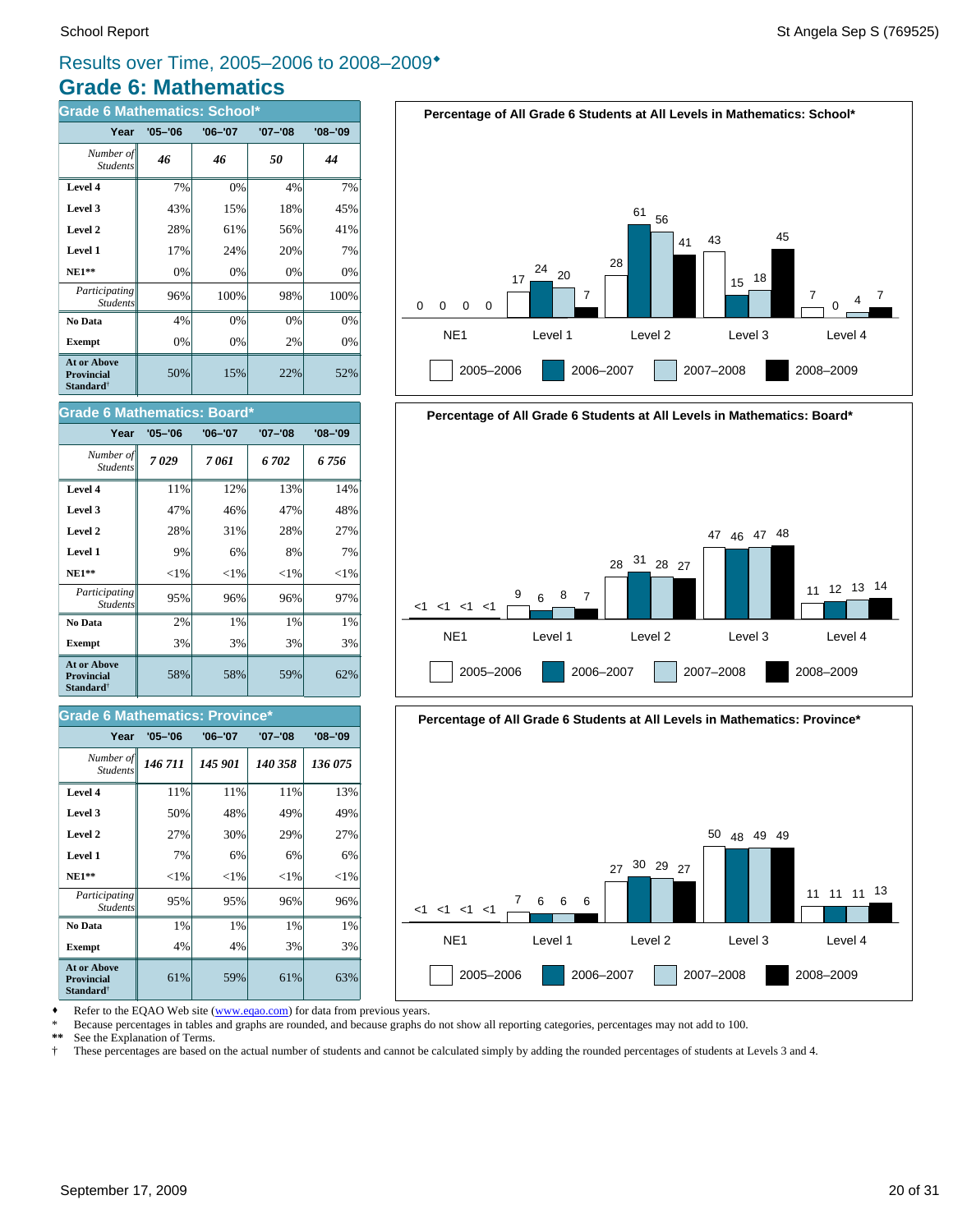

|        | Total Number of Grade 3 Students <sup>†</sup> |             |               |             |               |             |               |             |               |             |  |  |
|--------|-----------------------------------------------|-------------|---------------|-------------|---------------|-------------|---------------|-------------|---------------|-------------|--|--|
|        | 2004-2005                                     |             | 2005-2006     |             | 2006-2007     |             | 2007-2008     |             |               | 2008-2009   |  |  |
|        | <b>Female</b>                                 | <b>Male</b> | <b>Female</b> | <b>Male</b> | <b>Female</b> | <b>Male</b> | <b>Female</b> | <b>Male</b> | <b>Female</b> | <b>Male</b> |  |  |
| School | 27                                            | 27          | 27            | 18          |               | 25          | 18            | 25          | 12            | 15          |  |  |

† Includes only students for whom gender data were available.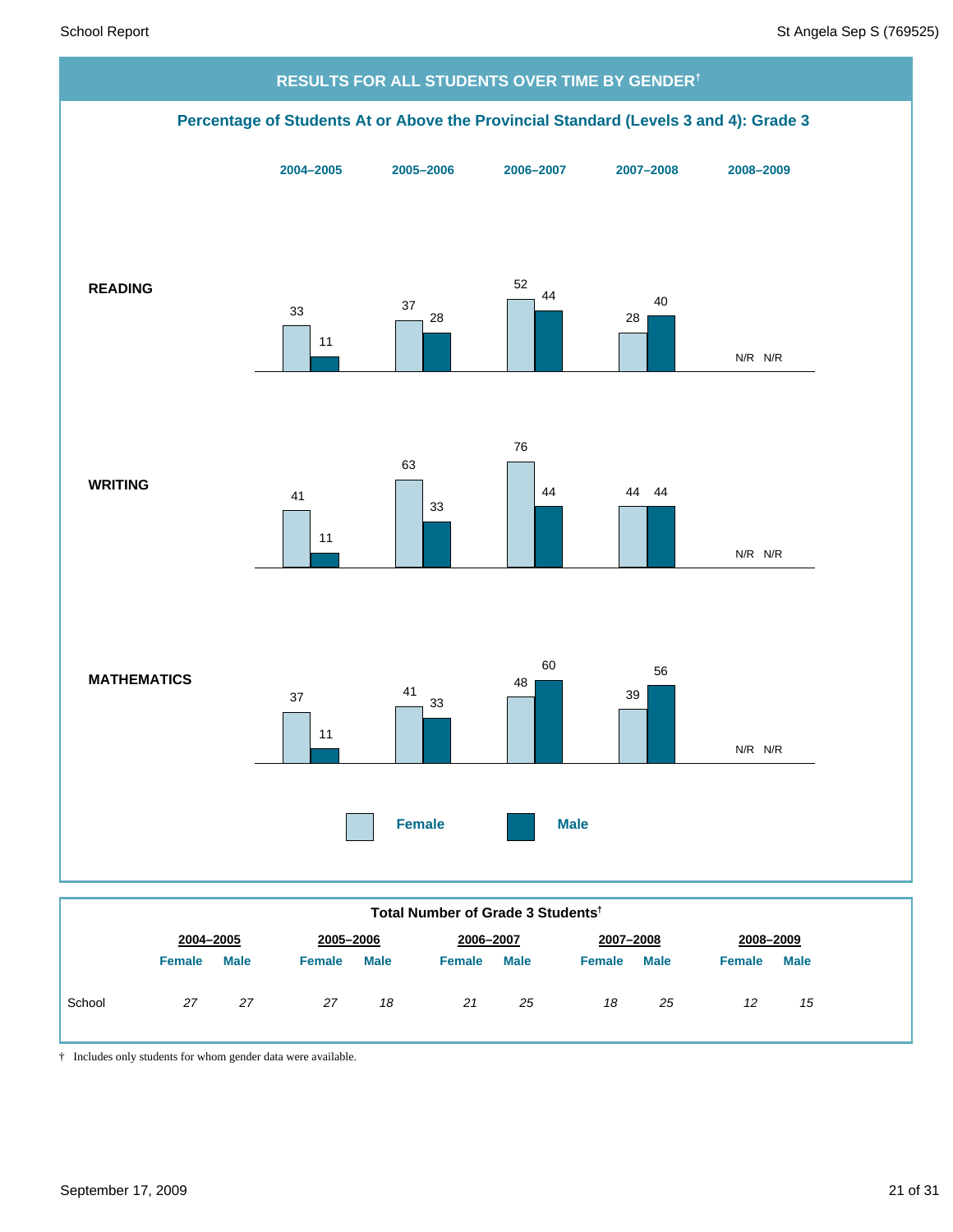

**Total Number of Grade 6 Students†**

|        | 2004-2005     |             | 2005-2006     |             | 2006-2007     |             |        | 2007-2008   |               | 2008-2009   |  |  |
|--------|---------------|-------------|---------------|-------------|---------------|-------------|--------|-------------|---------------|-------------|--|--|
|        | <b>Female</b> | <b>Male</b> | <b>Female</b> | <b>Male</b> | <b>Female</b> | <b>Male</b> | Female | <b>Male</b> | <b>Female</b> | <b>Male</b> |  |  |
| School | 21            | 16          | 24            | 22          | 23            | 23          | 25     | 25          | 25            | 19          |  |  |

† Includes only students for whom gender data were available.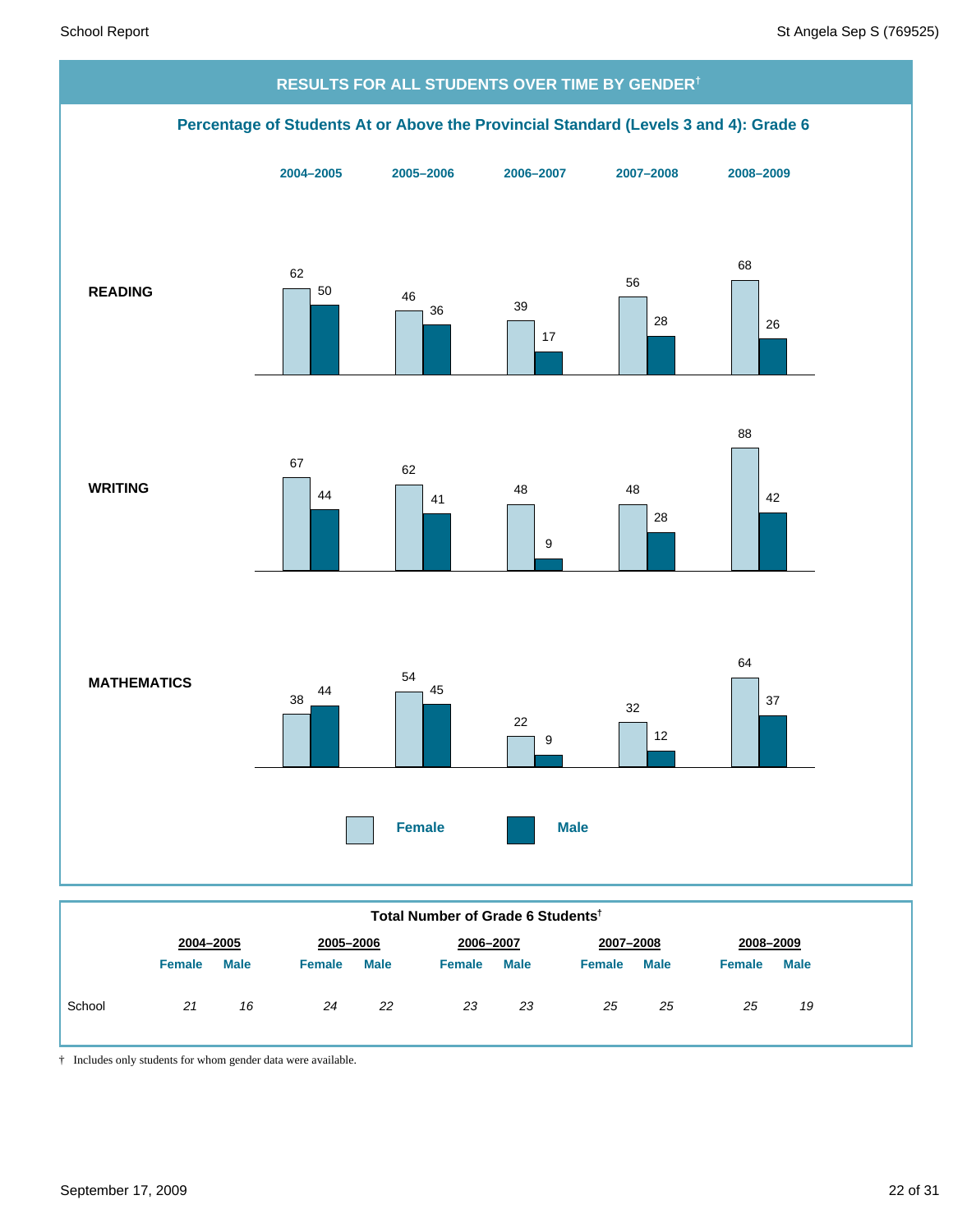|                                                                | <b>STUDENT QUESTIONNAIRE RESULTS FOR THIS SCHOOL: GRADE 3 (# = 25)</b> |                                                                     |
|----------------------------------------------------------------|------------------------------------------------------------------------|---------------------------------------------------------------------|
| <b>Questionnaire Item</b>                                      | Percentage of Students*<br>$\mathbf 0$<br>100                          | <b>Number of</b><br><b>Students Who</b><br><b>Answered</b><br>"Yes" |
| I am a good reader.                                            | 20 4 <br>76                                                            | 19                                                                  |
| I like to read.                                                | 24<br>76                                                               | 19                                                                  |
| I read by myself at home.                                      | 48<br>44<br>8                                                          | 12                                                                  |
| I read with someone older than me at home.                     | 16<br>24<br>60                                                         | 6                                                                   |
| I use a computer for reading activities at school.             | 56<br>24<br>16                                                         | 14                                                                  |
| I am a good writer.                                            | 48<br>52                                                               | 13                                                                  |
| I like to write.                                               | 84<br>16                                                               | 21                                                                  |
| I write by myself at home.                                     | 64<br>24<br>12                                                         | 16                                                                  |
| Someone older than me helps me with my writing at home.        | 32<br>52<br>16                                                         | 4                                                                   |
| I use a computer for writing activities at school.             | 68<br>12<br>20                                                         | 17                                                                  |
| I am good at mathematics.                                      | 52 4 <br>44                                                            | 11                                                                  |
| I like mathematics.                                            | 40 4 <br>56                                                            | 14                                                                  |
| I use mathematics to solve problems outside school.            | 16<br>48<br>36                                                         | 12                                                                  |
| Someone older than me helps me with my mathematics at<br>home. | 36<br>48<br>16                                                         | 9                                                                   |
| I use a computer to learn mathematics at school.               | 32<br>56<br>12                                                         | 14                                                                  |
| I use a calculator to learn mathematics at school.             | 80 4<br>16                                                             | $\boldsymbol{4}$                                                    |
| At home, there is a computer for me to use for school work.    | 60<br>28<br>12                                                         | 15                                                                  |
|                                                                | <b>Sometimes</b><br>Yes<br>No<br>$\mathcal{L}$                         |                                                                     |

\* Percentages may not add to 100, due to a lack of or ambiguous responses. Where there is no number in a box, the percentage of responses is smaller than 4.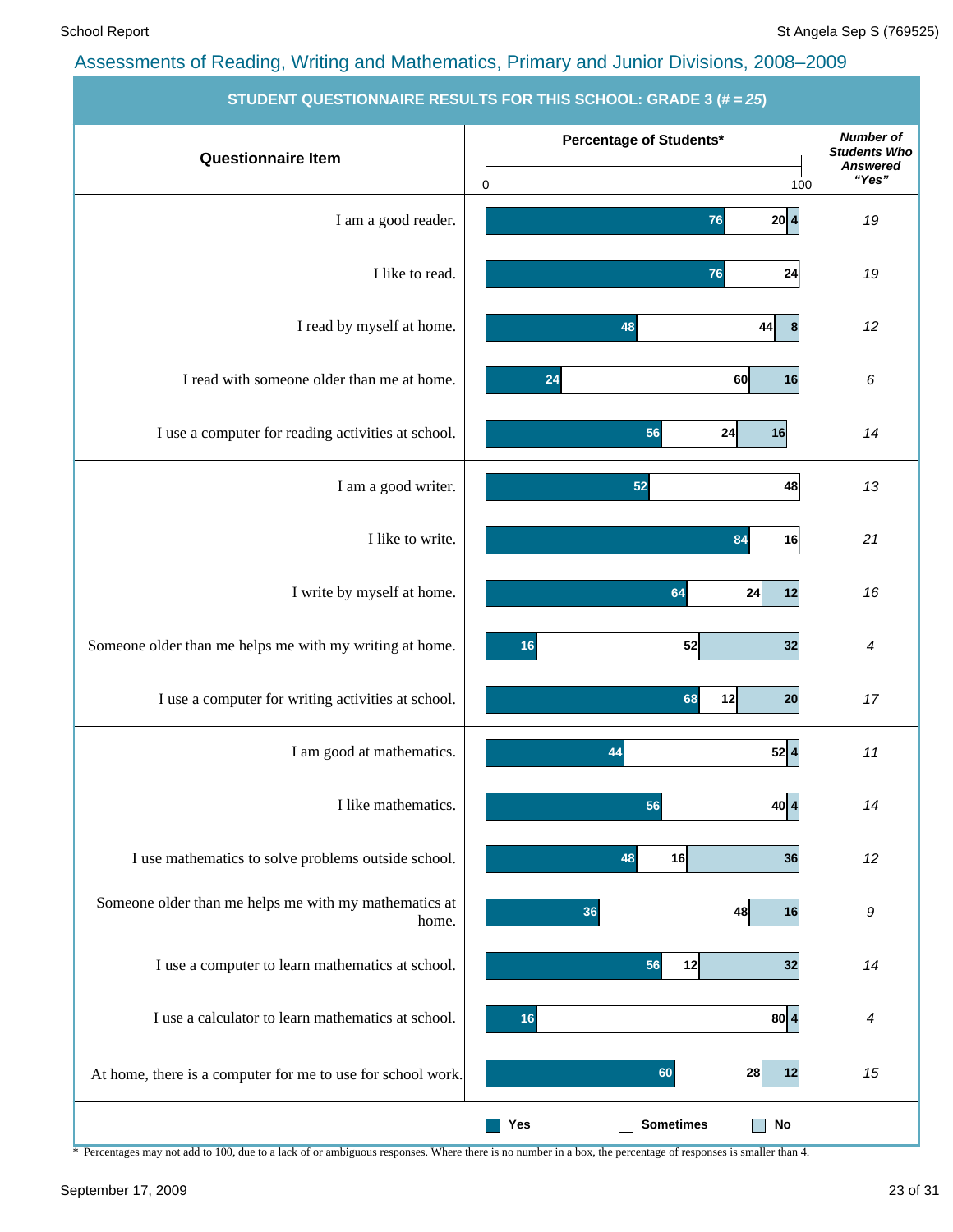| STUDENT QUESTIONNAIRE RESULTS FOR THIS SCHOOL: GRADE 3 (# = 25) |                                     |                                     |  |  |  |  |  |  |  |
|-----------------------------------------------------------------|-------------------------------------|-------------------------------------|--|--|--|--|--|--|--|
| <b>Questionnaire Item</b>                                       | Percentage of Students*<br>100<br>0 | <b>Number of</b><br><b>Students</b> |  |  |  |  |  |  |  |
| Language(s) students speak at home:                             |                                     |                                     |  |  |  |  |  |  |  |
| only or mostly English                                          | 24                                  | 6                                   |  |  |  |  |  |  |  |
| another language (or other languages) as often as English       | 36                                  | 9                                   |  |  |  |  |  |  |  |
| only or mostly another language (or other languages)            | 40                                  | 10                                  |  |  |  |  |  |  |  |
| Language(s) that people speak to students at home:              |                                     |                                     |  |  |  |  |  |  |  |
| only or mostly English                                          | 32                                  | 8                                   |  |  |  |  |  |  |  |
| another language (or other languages) as often as English       | 24                                  | 6                                   |  |  |  |  |  |  |  |
| only or mostly another language (or other languages)            | 44                                  | 11                                  |  |  |  |  |  |  |  |

\* Percentages may not add to 100, due to a lack of or ambiguous responses.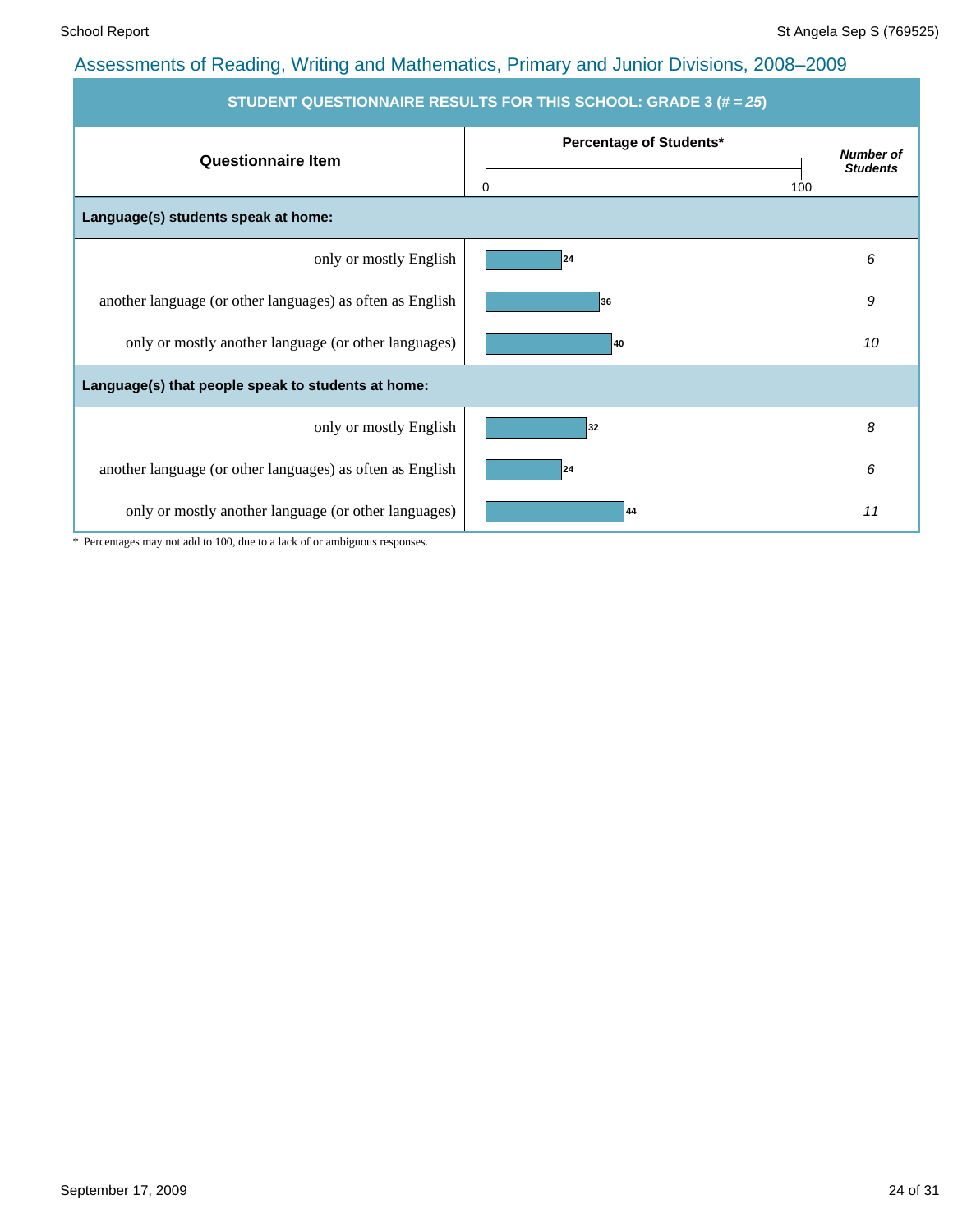|                                                                                                                               | <b>School</b>                                                       |                  |                                          | <b>Board</b>                                                   |                                                        |                            | <b>Province</b> |                     |    |
|-------------------------------------------------------------------------------------------------------------------------------|---------------------------------------------------------------------|------------------|------------------------------------------|----------------------------------------------------------------|--------------------------------------------------------|----------------------------|-----------------|---------------------|----|
| <b>GRADE 3: STUDENT QUESTIONNAIRE</b><br><b>RESULTS FOR SCHOOL, BOARD AND</b><br><b>PROVINCE (all students, female, male)</b> | ပ္<br>$\overline{\omega}$<br>ъ<br><u>uis</u><br><b>LO</b><br>$\sim$ | <u> ୯ ମ</u><br>ത | <u>ଚ</u><br>œ<br>$\overline{\mathbf{c}}$ | ℒ<br>ລ<br>$\overline{\mathbf{a}}$<br>łò<br>о<br>あ<br><b>LO</b> | ଲ<br>$\omega$ $\infty$<br>$\overline{a}$ $\alpha$<br>Φ | 823)<br>$\sim$<br>$\sigma$ | F               | ശ<br>ထဲ<br>$\infty$ | tΘ |

**Percentage of Students Who Answered "Yes" to the Statements Below**

| <b>Reading</b>                                                 |     |     |     |     |     |     |     |     |     |  |
|----------------------------------------------------------------|-----|-----|-----|-----|-----|-----|-----|-----|-----|--|
| I am a good reader.                                            | 76% | 58% | 92% | 64% | 65% | 63% | 67% | 69% | 65% |  |
| I like to read.                                                | 76% | 83% | 69% | 60% | 69% | 51% | 61% | 69% | 53% |  |
| I read by myself at home.                                      | 48% | 50% | 46% | 63% | 66% | 61% | 59% | 61% | 57% |  |
| I read with someone older than me at home.                     | 24% | 25% | 23% | 14% | 13% | 15% | 15% | 14% | 16% |  |
| I use a computer for reading activities at school.             | 56% | 58% | 54% | 21% | 20% | 21% | 22% | 22% | 23% |  |
| <b>Writing</b>                                                 |     |     |     |     |     |     |     |     |     |  |
| I am a good writer.                                            | 52% | 50% | 54% | 46% | 50% | 42% | 48% | 55% | 42% |  |
| I like to write.                                               | 84% | 83% | 85% | 51% | 57% | 45% | 51% | 60% | 43% |  |
| I write by myself at home.                                     | 64% | 42% | 85% | 59% | 61% | 57% | 54% | 59% | 50% |  |
| Someone older than me helps me with my writing at<br>home.     | 16% | 17% | 15% | 19% | 17% | 20% | 16% | 14% | 18% |  |
| I use a computer for writing activities at school.             | 68% | 67% | 69% | 18% | 17% | 19% | 26% | 25% | 26% |  |
| <b>Mathematics</b>                                             |     |     |     |     |     |     |     |     |     |  |
| I am good at mathematics.                                      | 44% | 42% | 46% | 49% | 41% | 57% | 53% | 46% | 60% |  |
| I like mathematics.                                            | 56% | 67% | 46% | 59% | 56% | 62% | 59% | 57% | 61% |  |
| I use mathematics to solve problems outside school.            | 48% | 33% | 62% | 27% | 27% | 27% | 31% | 31% | 32% |  |
| Someone older than me helps me with my mathematics at<br>home. | 36% | 50% | 23% | 29% | 29% | 29% | 26% | 28% | 24% |  |
| I use a computer to learn mathematics at school.               | 56% | 67% | 46% | 23% | 22% | 23% | 25% | 25% | 25% |  |
| I use a calculator to learn mathematics at school.             | 16% | 17% | 15% | 16% | 15% | 17% | 13% | 11% | 14% |  |
| <b>Computer at home</b>                                        |     |     |     |     |     |     |     |     |     |  |
| There is a computer for me to use for school work.             | 60% | 58% | 62% | 45% | 45% | 44% | 48% | 50% | 46% |  |

\* Includes only students for whom gender data were available.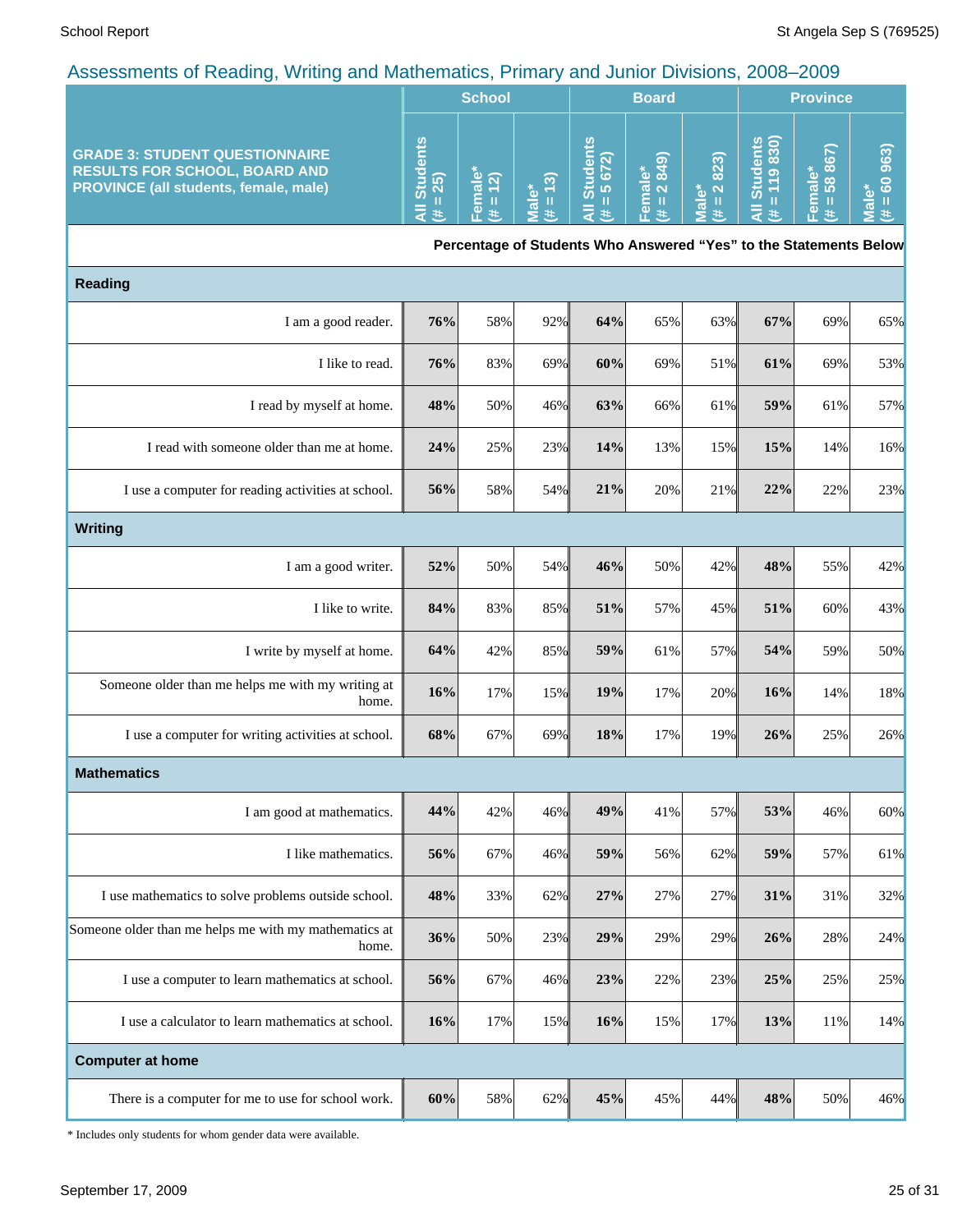| $\mu$ too control to be requiring, eviding and mathematics, it minds y and cannot Divisions, 2000 2000                        |                                         | <b>School</b>       |                      |                                                      | <b>Board</b>           |                                                     |                                   | <b>Province</b>                   |                            |
|-------------------------------------------------------------------------------------------------------------------------------|-----------------------------------------|---------------------|----------------------|------------------------------------------------------|------------------------|-----------------------------------------------------|-----------------------------------|-----------------------------------|----------------------------|
| <b>GRADE 3: STUDENT QUESTIONNAIRE</b><br><b>RESULTS FOR SCHOOL, BOARD AND</b><br><b>PROVINCE (all students, female, male)</b> | <b>Students</b><br>25)<br>ĨÌ,<br>₹<br>巷 | Female*<br>(# = 12) | $= 13$<br>Male*<br>违 | <b>Students</b><br>672)<br>10<br>П<br>$\bar{a}$<br>共 | Female*<br>(# = 2 849) | 2823)<br>Male <sup>*</sup><br>$\mathbf H$<br>$\ast$ | Students<br>= 119 830)<br>П<br>ミミ | iale*<br>58 867)<br>Eem<br>Ш<br># | 60 963)<br>Male*<br>Ш<br>违 |
| Language(s) students speak at home:**                                                                                         |                                         |                     |                      |                                                      |                        |                                                     |                                   |                                   |                            |
| only or mostly English                                                                                                        | 24%                                     | 17%                 | 31%                  | 69%                                                  | 67%                    | 70%                                                 | 79%                               | 78%                               | 80%                        |
| another language (or other languages) as often as English                                                                     | 36%                                     | 25%                 | 46%                  | 19%                                                  | 20%                    | 18%                                                 | 12%                               | 13%                               | 11%                        |
| only or mostly another language (or other languages)                                                                          | 40%                                     | 58%                 | 23%                  | 11%                                                  | 12%                    | 11%                                                 | 8%                                | 8%                                | 8%                         |
| Language(s) that people speak to students at home:**                                                                          |                                         |                     |                      |                                                      |                        |                                                     |                                   |                                   |                            |
| only or mostly English                                                                                                        | 32%                                     | 17%                 | 46%                  | 59%                                                  | 56%                    | 62%                                                 | 74%                               | 74%                               | 75%                        |
| another language (or other languages) as often as English                                                                     | 24%                                     | 25%                 | 23%                  | 20%                                                  | 22%                    | 19%                                                 | 12%                               | 12%                               | 11%                        |
| only or mostly another language (or other languages)                                                                          | 44%                                     | 58%                 | 31%                  | 20%                                                  | 22%                    | 19%                                                 | 14%                               | 14%                               | 13%                        |

\* Includes only students for whom gender data were available.

\*\* Percentages may not add to 100, due to a lack of or ambiguous responses.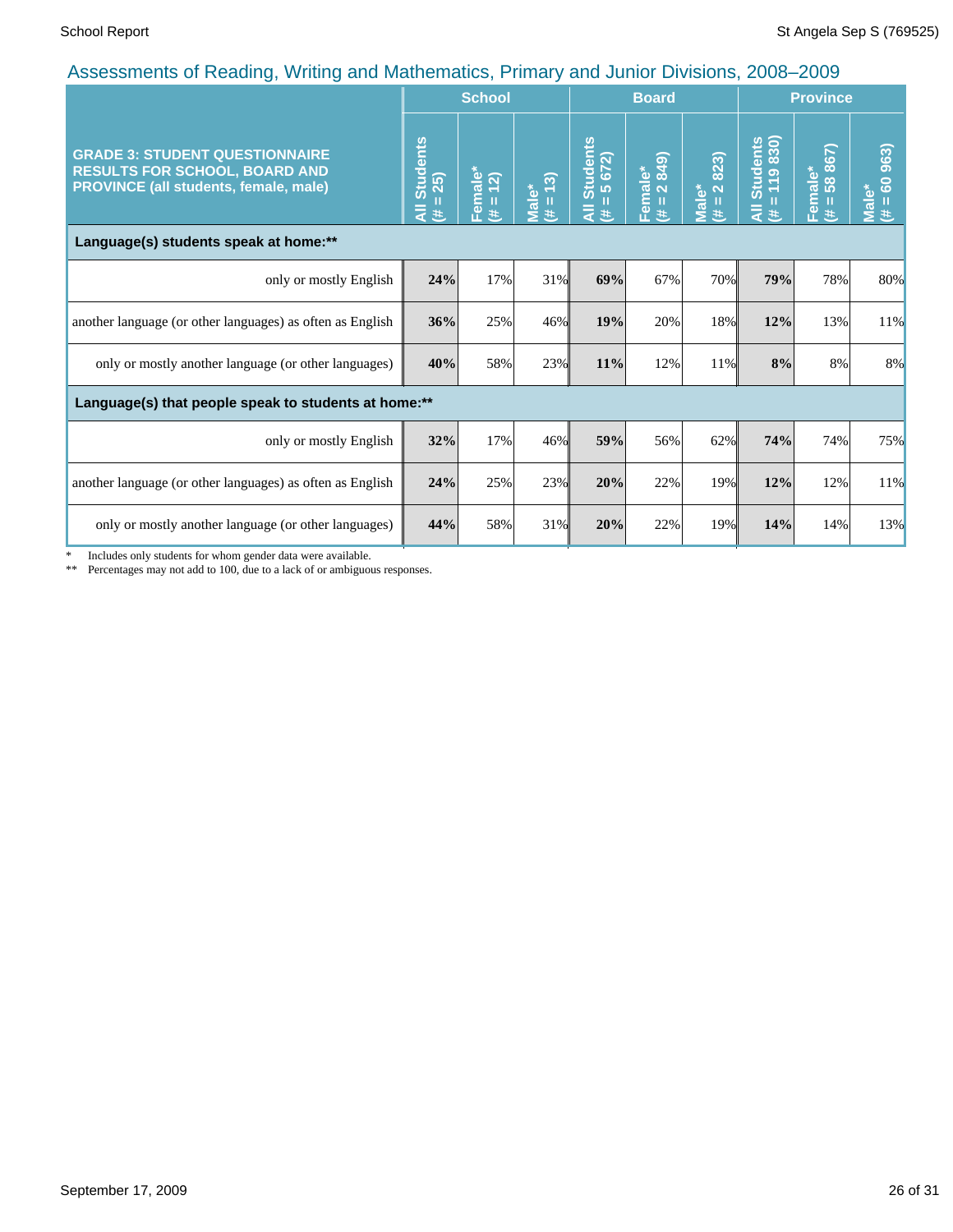|                                                                | $\frac{1}{2}$ . The contraction of the contract of the control of $\frac{1}{2}$ and $\frac{1}{2}$ |                                         |
|----------------------------------------------------------------|---------------------------------------------------------------------------------------------------|-----------------------------------------|
| <b>Questionnaire Item</b>                                      | Percentage of Students*                                                                           | <b>Number of</b><br><b>Students Who</b> |
|                                                                | $\mathbf 0$<br>100                                                                                | <b>Answered</b><br>"Yes"                |
| I am a good reader.                                            | 52<br>45                                                                                          | 20                                      |
| I like to read.                                                | 52 5<br>43                                                                                        | 19                                      |
| I read by myself at home.                                      | 57<br>36<br>$\overline{7}$                                                                        | 25                                      |
| I read with someone older than me at home.                     | 34<br>64                                                                                          | $\pmb{\mathcal{I}}$                     |
| I use a computer for reading activities at school.             | 39<br>41<br>20                                                                                    | 9                                       |
| I am a good writer.                                            | 52 5<br>43                                                                                        | 19                                      |
| I like to write.                                               | 30<br>61<br>$\boldsymbol{9}$                                                                      | 27                                      |
| I write by myself at home.                                     | 18<br>70<br>11                                                                                    | 31                                      |
| Someone older than me helps me with my writing at home.        | 57<br>36                                                                                          | 3                                       |
| I use a computer for writing activities at school.             | 43<br>27<br>30                                                                                    | 13                                      |
| I am good at mathematics.                                      | 36<br>57<br>$\overline{7}$                                                                        | 16                                      |
| I like mathematics.                                            | 39<br>48<br>14                                                                                    | 17                                      |
| I use mathematics to solve problems outside school.            | 55<br>30<br>16                                                                                    | 13                                      |
| Someone older than me helps me with my mathematics at<br>home. | 45<br>20<br>34                                                                                    | 9                                       |
| I use a computer to learn mathematics at school.               | 23<br>57<br>18                                                                                    | 8                                       |
| I use a calculator to learn mathematics at school.             | 70<br>16<br>14                                                                                    | 6                                       |
| At home, there is a computer for me to use for school work.    | 77<br>20                                                                                          | 34                                      |
|                                                                | <b>Sometimes</b><br><b>No</b><br>Yes                                                              |                                         |

**STUDENT QUESTIONNAIRE RESULTS FOR THIS SCHOOL: GRADE** 

\* Percentages may not add to 100, due to a lack of or ambiguous responses. Where there is no number in a box, the percentage of responses is smaller than 4.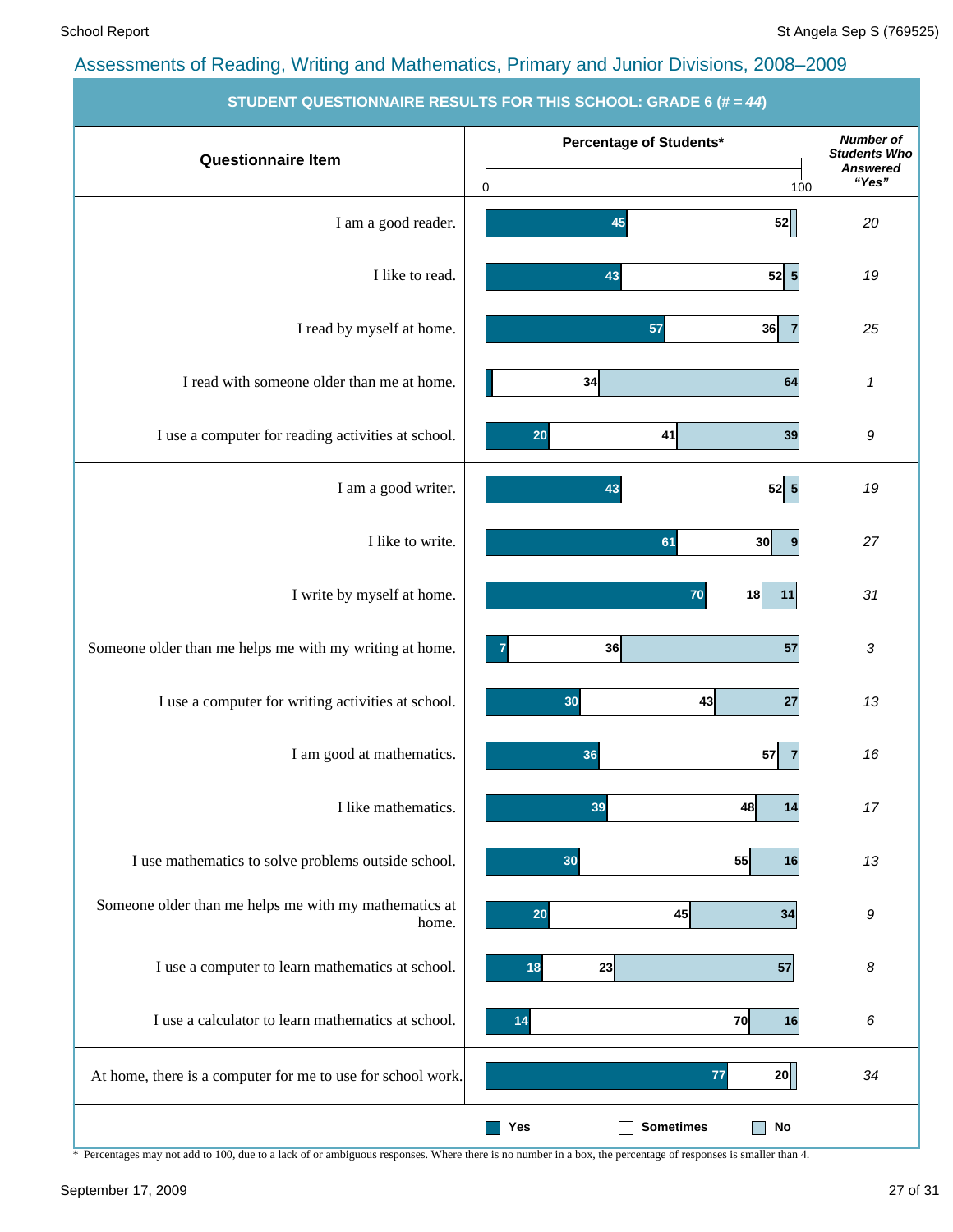| STUDENT QUESTIONNAIRE RESULTS FOR THIS SCHOOL: GRADE 6 (# = 44) |                                     |                                     |  |  |  |  |  |  |  |  |
|-----------------------------------------------------------------|-------------------------------------|-------------------------------------|--|--|--|--|--|--|--|--|
| <b>Questionnaire Item</b>                                       | Percentage of Students*<br>100<br>0 | <b>Number of</b><br><b>Students</b> |  |  |  |  |  |  |  |  |
| Language(s) students speak at home:                             |                                     |                                     |  |  |  |  |  |  |  |  |
| only or mostly English                                          | 48                                  | 21                                  |  |  |  |  |  |  |  |  |
| another language (or other languages) as often as English       | 32                                  | 14                                  |  |  |  |  |  |  |  |  |
| only or mostly another language (or other languages)            | 20                                  | 9                                   |  |  |  |  |  |  |  |  |
| Language(s) that people speak to students at home:              |                                     |                                     |  |  |  |  |  |  |  |  |
| only or mostly English                                          | 34                                  | 15                                  |  |  |  |  |  |  |  |  |
| another language (or other languages) as often as English       | 30                                  | 13                                  |  |  |  |  |  |  |  |  |
| only or mostly another language (or other languages)            | 36                                  | 16                                  |  |  |  |  |  |  |  |  |

\* Percentages may not add to 100, due to a lack of or ambiguous responses.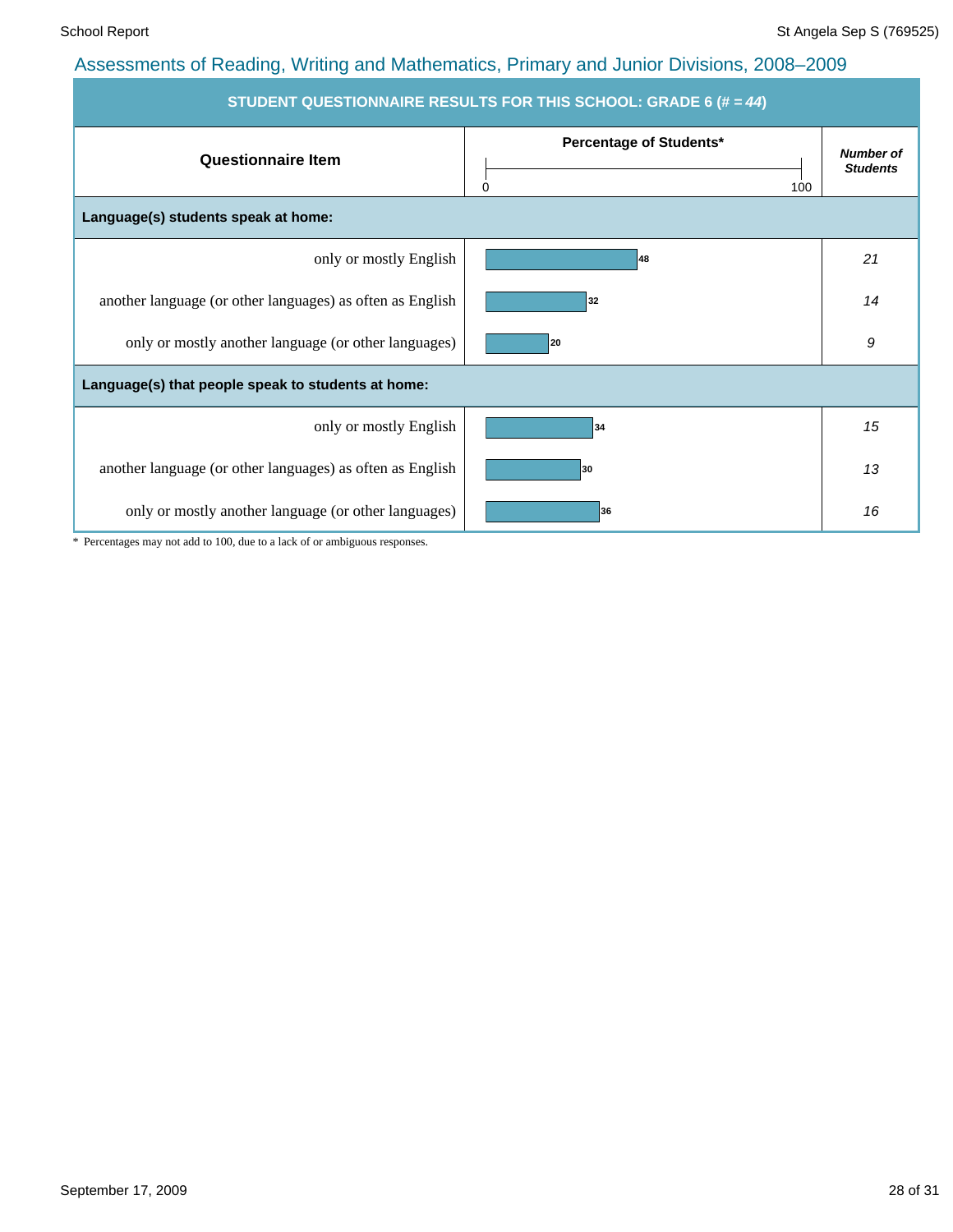|                                                                                                                               |                             | <b>School</b>         |                      |                                                                   | <b>Board</b>                      |                        | <b>Province</b>              |                                         |                                                     |
|-------------------------------------------------------------------------------------------------------------------------------|-----------------------------|-----------------------|----------------------|-------------------------------------------------------------------|-----------------------------------|------------------------|------------------------------|-----------------------------------------|-----------------------------------------------------|
| <b>GRADE 6: STUDENT QUESTIONNAIRE</b><br><b>RESULTS FOR SCHOOL, BOARD AND</b><br><b>PROVINCE (all students, female, male)</b> | All Students<br>$= 44$<br>进 | Female<br>$= 25$<br>主 | $= 19$<br>Male*<br>共 | <b>All Students</b><br>$= 6476$<br>共                              | 202)<br>Female*<br>(# = 3 20 $\,$ | $= 3274$<br>Male*<br>共 | All Students<br># = 130 290) | 64 074)<br>Female*<br>$\mathbf{u}$<br>违 | $\overline{216}$<br>$= 66$<br><u>ّه</u><br>īεΜ<br>进 |
|                                                                                                                               |                             |                       |                      | Percentage of Students Who Answered "Yes" to the Statements Below |                                   |                        |                              |                                         |                                                     |
| <b>Reading</b>                                                                                                                |                             |                       |                      |                                                                   |                                   |                        |                              |                                         |                                                     |
| I am a good reader.                                                                                                           | 45%                         | 52%                   | 37%                  | 61%                                                               | 64%                               | 59%                    | 65%                          | 69%                                     | 61%                                                 |
| I like to read.                                                                                                               | 43%                         | 56%                   | 26%                  | 48%                                                               | 60%                               | 36%                    | 53%                          | 64%                                     | 42%                                                 |
| I read by myself at home.                                                                                                     | 57%                         | 64%                   | 47%                  | 70%                                                               | 78%                               | 63%                    | 70%                          | 78%                                     | 62%                                                 |
| I read with someone older than me at home.                                                                                    | $2\%$                       | 0%                    | 5%                   | 3%                                                                | 3%                                | 4%                     | 4%                           | 3%                                      | 4%                                                  |
| I use a computer for reading activities at school.                                                                            | 20%                         | 20%                   | 21%                  | 12%                                                               | 11%                               | 13%                    | 13%                          | 13%                                     | 14%                                                 |
| <b>Writing</b>                                                                                                                |                             |                       |                      |                                                                   |                                   |                        |                              |                                         |                                                     |
| I am a good writer.                                                                                                           | 43%                         | 56%                   | 26%                  | 41%                                                               | 44%                               | 37%                    | 42%                          | 48%                                     | 36%                                                 |
| I like to write.                                                                                                              | 61%                         | 68%                   | 53%                  | 42%                                                               | 50%                               | 34%                    | 42%                          | 52%                                     | 32%                                                 |
| I write by myself at home.                                                                                                    | 70%                         | 76%                   | 63%                  | 58%                                                               | 63%                               | 52%                    | $50\%$                       | 57%                                     | 43%                                                 |
| Someone older than me helps me with my writing at<br>home.                                                                    | 7%                          | 8%                    | 5%                   | 9%                                                                | 8%                                | 10%                    | 9%                           | 7%                                      | 10%                                                 |
| I use a computer for writing activities at school.                                                                            | 30%                         | 28%                   | 32%                  | 27%                                                               | 26%                               | 29%                    | 30%                          | 29%                                     | 31%                                                 |
| <b>Mathematics</b>                                                                                                            |                             |                       |                      |                                                                   |                                   |                        |                              |                                         |                                                     |
| I am good at mathematics.                                                                                                     | 36%                         | 32%                   | 42%                  | 47%                                                               | 37%                               | 56%                    | 49%                          | 40%                                     | 57%                                                 |
| I like mathematics.                                                                                                           | 39%                         | 28%                   | 53%                  | 47%                                                               | 39%                               | 55%                    | 45%                          | 38%                                     | 51%                                                 |
| I use mathematics to solve problems outside school.                                                                           | 30%                         | 32%                   | 26%                  | 34%                                                               | 32%                               | 36%                    | 35%                          | 31%                                     | 38%                                                 |
| Someone older than me helps me with my mathematics at<br>home.                                                                | 20%                         | 20%                   | 21%                  | 20%                                                               | 23%                               | 18%                    | 22%                          | 25%                                     | 19%                                                 |
| I use a computer to learn mathematics at school.                                                                              | 18%                         | 20%                   | 16%                  | 13%                                                               | 13%                               | 12%                    | 13%                          | 13%                                     | 13%                                                 |
| I use a calculator to learn mathematics at school.                                                                            | 14%                         | 8%                    | 21%                  | 25%                                                               | 25%                               | 24%                    | 25%                          | 26%                                     | 24%                                                 |
| <b>Computer at home</b>                                                                                                       |                             |                       |                      |                                                                   |                                   |                        |                              |                                         |                                                     |
| There is a computer for me to use for school work.                                                                            | 77%                         | $80\%$                | 74%                  | 79%                                                               | $81\%$                            | 76%                    | 79%                          | 82%                                     | 77%                                                 |

\* Includes only students for whom gender data were available.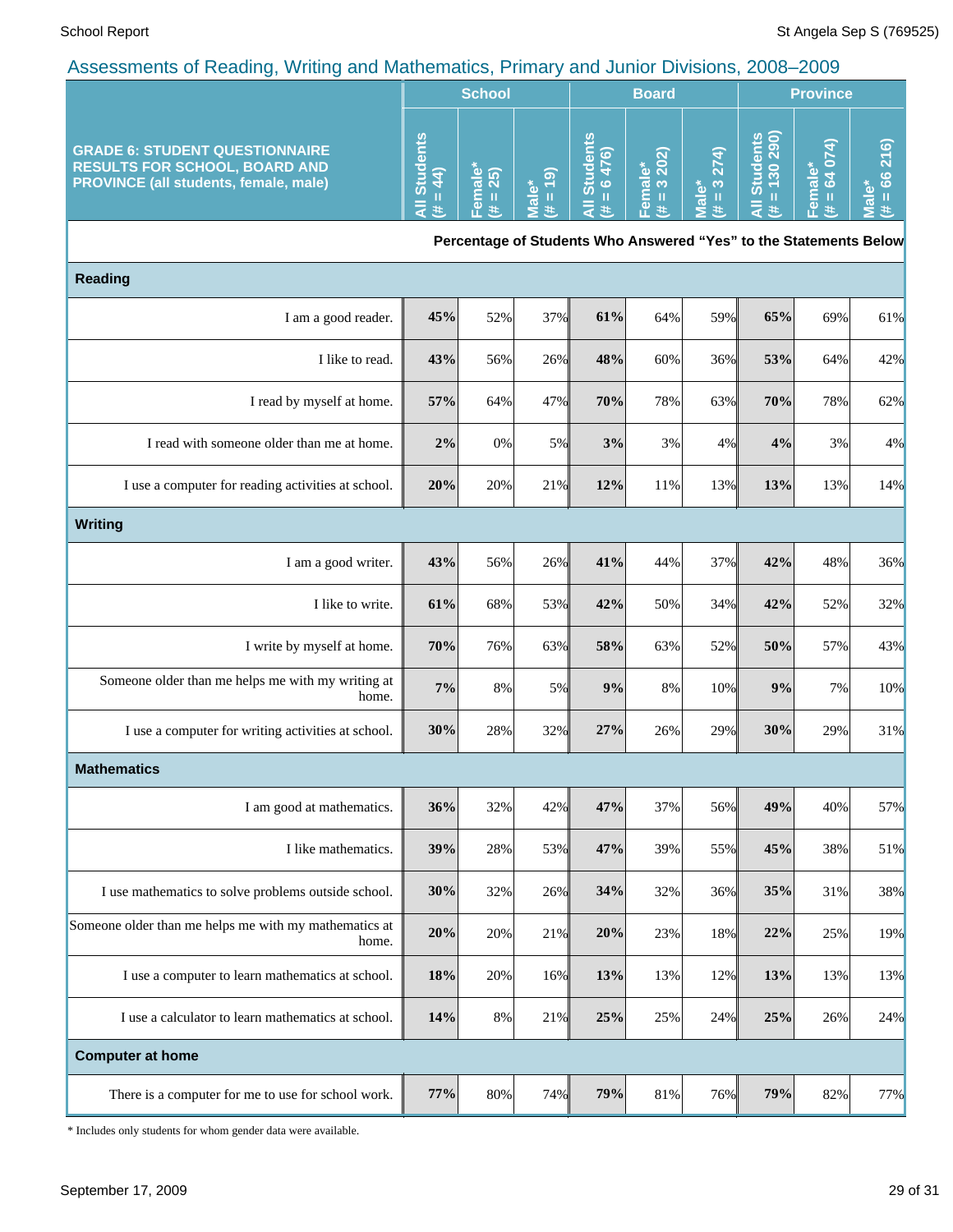|                                                                                                                        |                                     | <b>School</b>                  |                                  |                                               | <b>Board</b>               |                                      |                                               | <b>Province</b>                 |                                           |
|------------------------------------------------------------------------------------------------------------------------|-------------------------------------|--------------------------------|----------------------------------|-----------------------------------------------|----------------------------|--------------------------------------|-----------------------------------------------|---------------------------------|-------------------------------------------|
| <b>GRADE 6: STUDENT QUESTIONNAIRE</b><br><b>RESULTS FOR SCHOOL, BOARD AND</b><br>PROVINCE (all students, female, male) | <b>Students</b><br>$= 44$<br>₹<br>进 | Female $\text{``}$<br>(# = 25) | $= 19$<br>Male <sup>*</sup><br>共 | Students<br>= $6476$ )<br>п<br>$\bar{a}$<br>进 | Female*<br>$(\# = 3, 202)$ | 3 274)<br>Male*<br>$\mathbf{H}$<br>巷 | Students<br>= 130 290)<br>Ш<br>$\bar{a}$<br>进 | 64 074)<br>male*<br>Ш<br>岡<br>共 | 216)<br>66<br>Male <sup>*</sup><br>Ш<br>违 |
| Language(s) students speak at home:**                                                                                  |                                     |                                |                                  |                                               |                            |                                      |                                               |                                 |                                           |
| only or mostly English                                                                                                 | 48%                                 | 48%                            | 47%                              | 71%                                           | 70%                        | 72%                                  | 81%                                           | 81%                             | 82%                                       |
| another language (or other languages) as often as English                                                              | 32%                                 | 36%                            | 26%                              | 19%                                           | 20%                        | 18%                                  | 12%                                           | 13%                             | 11%                                       |
| only or mostly another language (or other languages)                                                                   | 20%                                 | 16%                            | 26%                              | 10%                                           | 10%                        | 10%                                  | 6%                                            | 6%                              | 7%                                        |
| Language(s) that people speak to students at home:**                                                                   |                                     |                                |                                  |                                               |                            |                                      |                                               |                                 |                                           |
| only or mostly English                                                                                                 | 34%                                 | 28%                            | 42%                              | 57%                                           | 55%                        | 59%                                  | 76%                                           | 75%                             | 76%                                       |
| another language (or other languages) as often as English                                                              | 30%                                 | 32%                            | 26%                              | 22%                                           | 24%                        | 21%                                  | 12%                                           | 13%                             | 12%                                       |
| only or mostly another language (or other languages)                                                                   | 36%                                 | 40%                            | 32%                              | 20%                                           | 21%                        | 20%                                  | 12%                                           | 12%                             | 12%                                       |

\* Includes only students for whom gender data were available.

\*\* Percentages may not add to 100, due to a lack of or ambiguous responses.